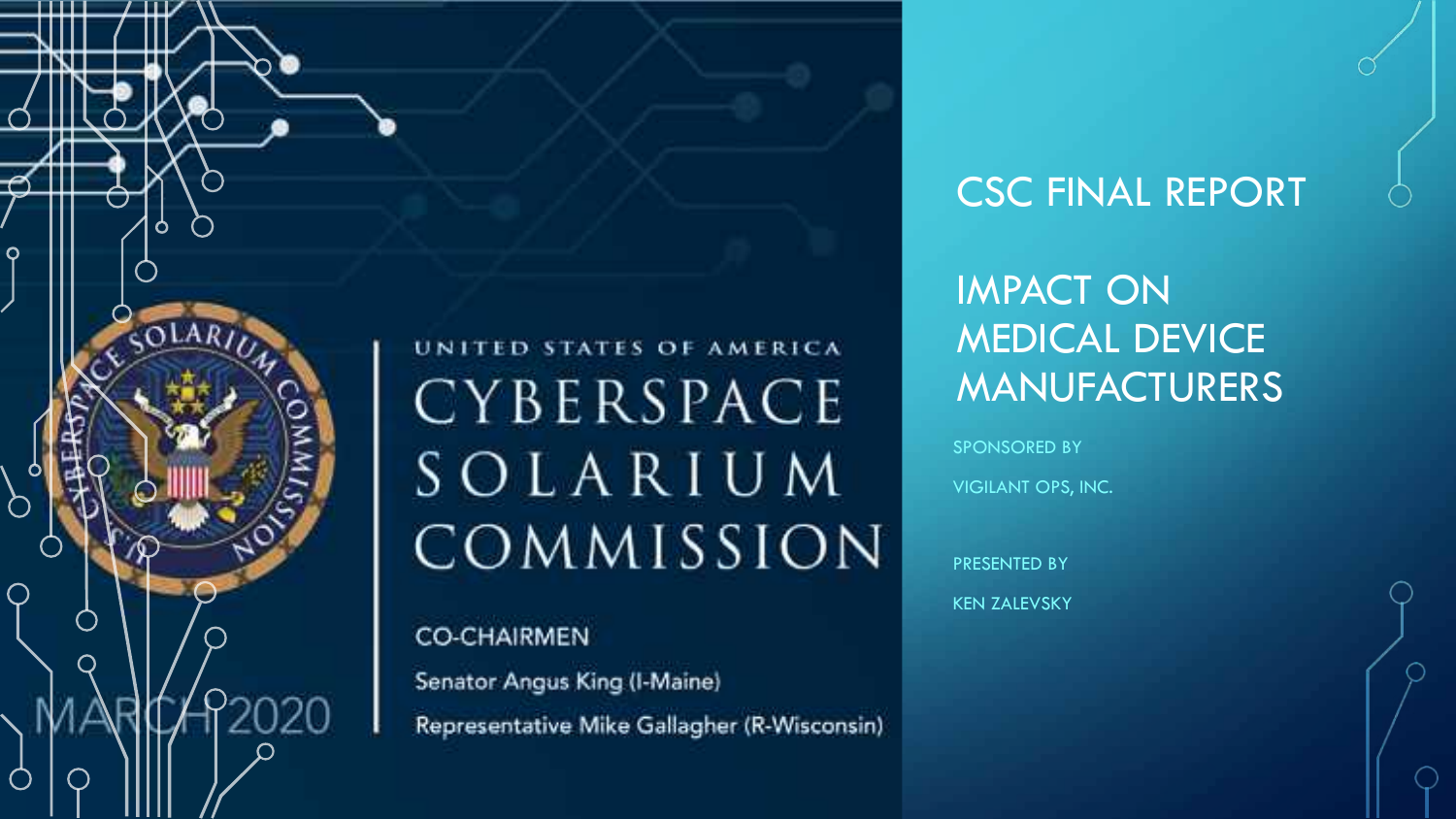

# ABOUT THE SPEAKER – KEN ZALEVSKY

- Chief Executive Officer, Vigilant Ops, Inc.
- Vigilant Ops is a medtech company specializing in medical device security and the developer of the InSight Platform
- The InSight Platform is used by Medical Device Manufacturers to automatically generate, maintain and share Software Bill of Materials (SBOM)
- The InSight Platform is used by Healthcare Delivery Organizations to consume SBOMs and monitor deployed device vulnerabilities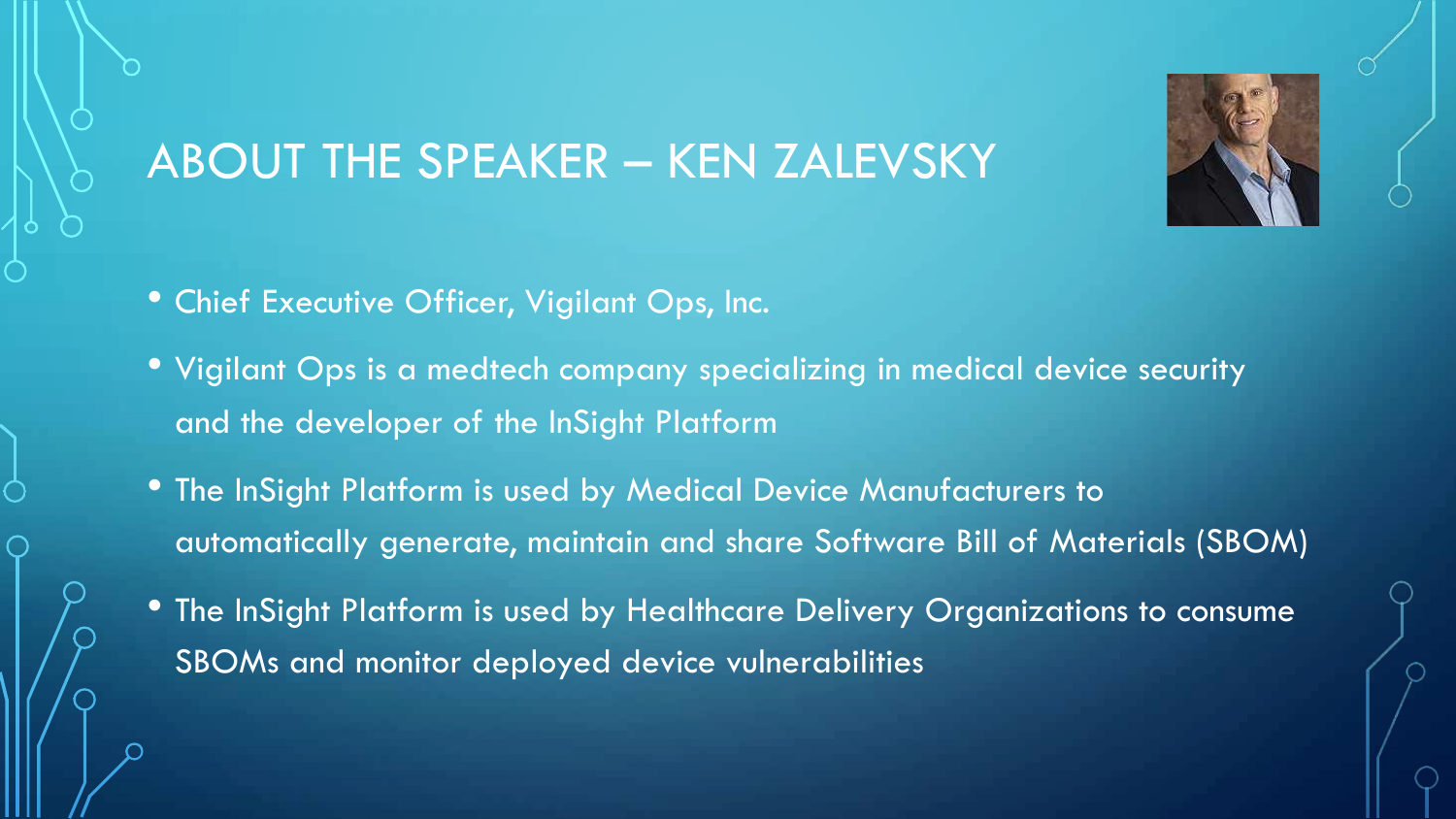# THE CYBERSECURITY THREAT

- NotPetya cyber attack originated in Ukraine in June 2017
- Destructive malware exploiting vulnerabilities in Microsoft Windows OS

**NOTPETYA** 

- Quickly spread across industries and businesses including hospitals and medical device manufacturers
- Losses estimated to be \$10 Billion
- *A more connected world is also a more vulnerable world*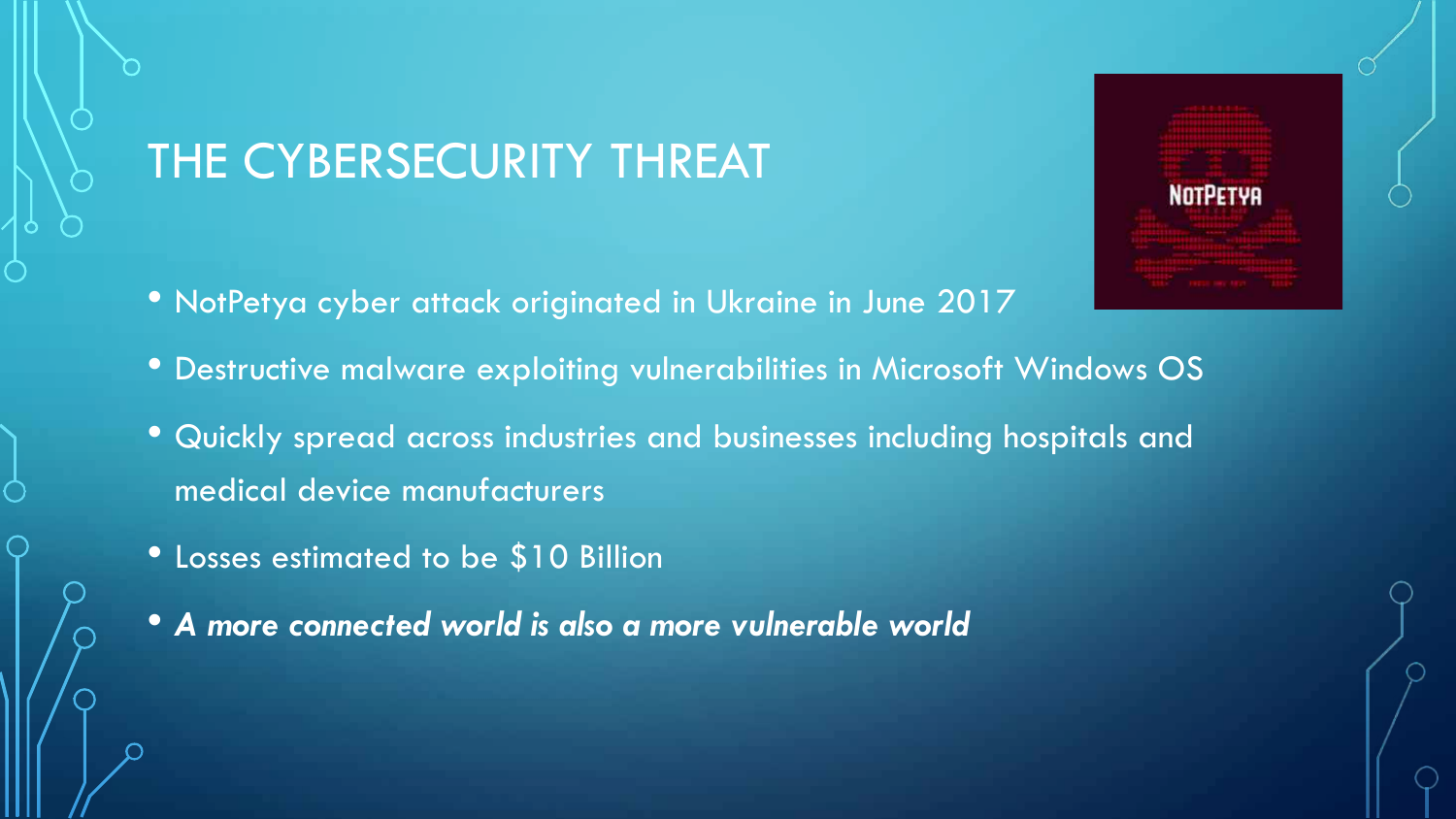# CYBERSPACE SOLARIUM COMMISSION



- 2019 National Defense Authorization Act chartered CSC in 2019
- US President and Congress tasked CSC with two questions
	- What strategic approach will defend the United States against cyberattacks of significant consequence?
	- What policies and legislation are required to implement that strategy?
- Published Final Report on March 11, 2020 80+ recommendations
- 2021 Fiscal Year Legislative Proposals on July 14, 2020 54 legislative proposals
- *"The status quo in cyberspace is unacceptable."*
- *"Adversaries are increasing their cyber capabilities while US vulnerabilities continue to grow."*
- *"If the US government cannot find a way to seamlessly collaborate with the private sector to build a resilient cyber ecosystem, the nation will never be secure."*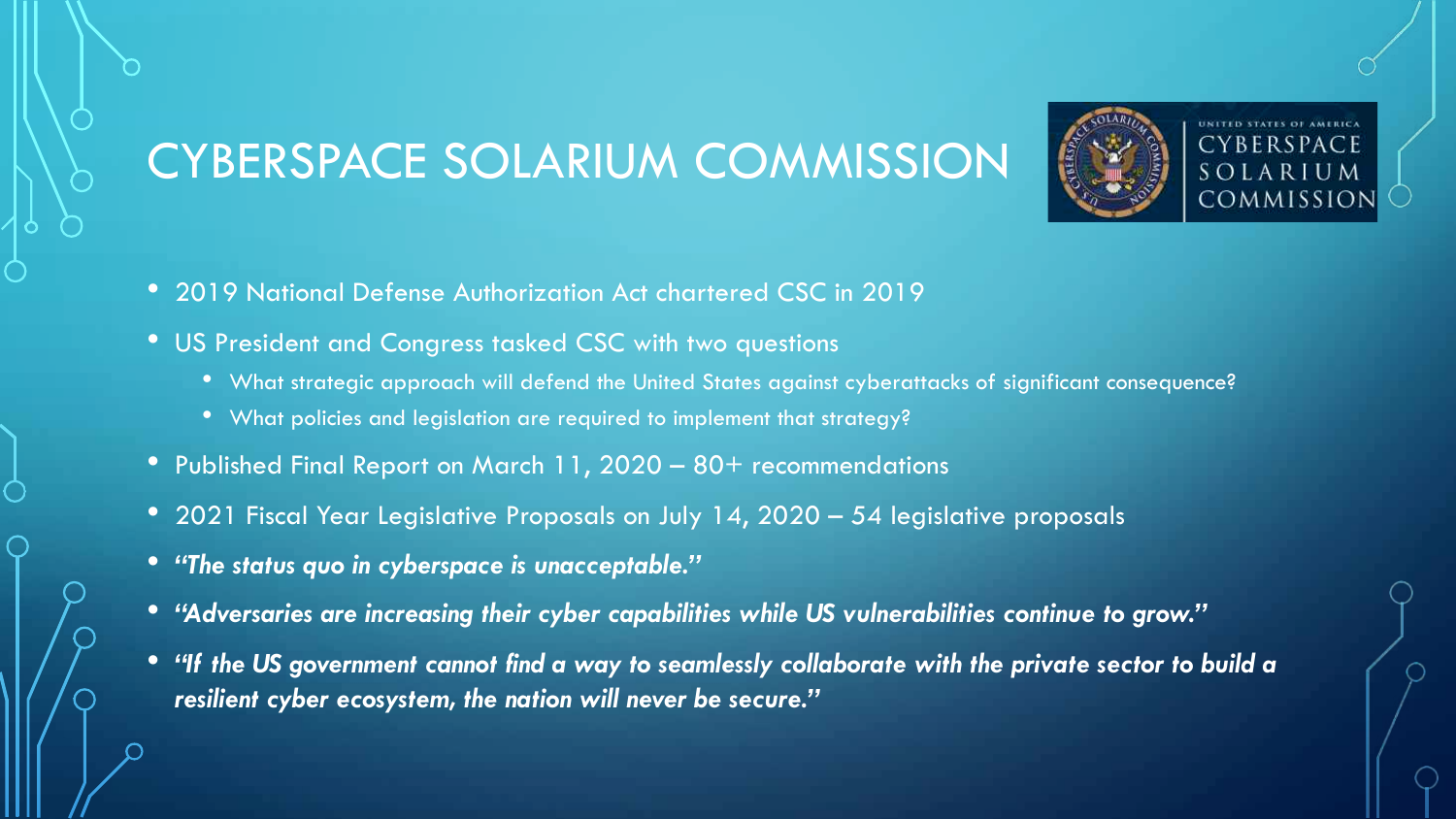# CSC PROPOSES LAYERED CYBER DETERRENCE

#### • Shape Behavior

• Working with allies and partners to promote responsible cyber behavior

#### • Deny Benefits to Adversaries

• Secure critical networks in collaboration with the private sector to increase ecosystem security

#### • Impose Costs

• As a deterrent and motivator

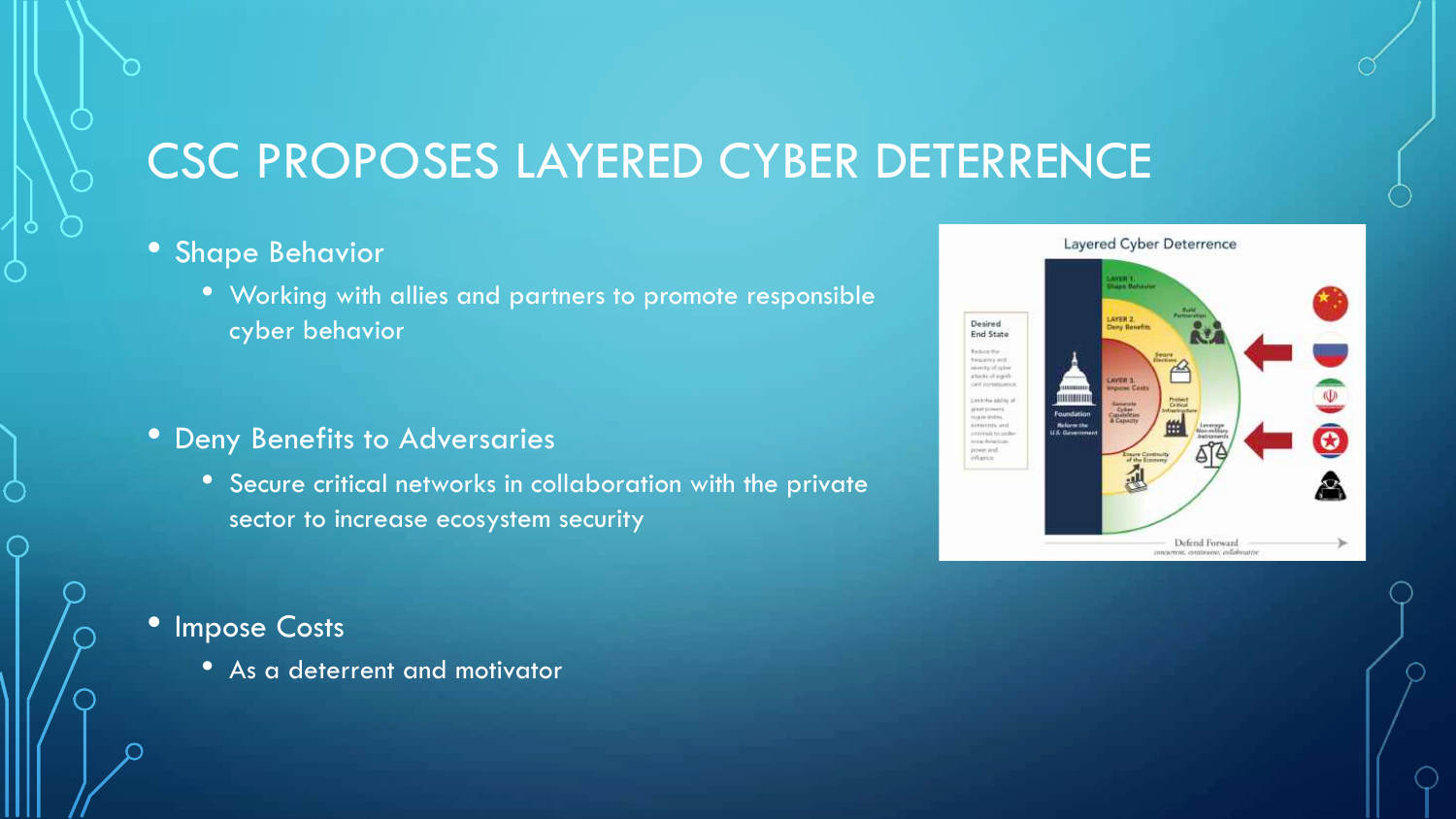# CYBER DETERRENCE CONCEPT DETAILS

#### • Deterrence by Denial

- By increasing defense and security of cyberspace
- *Through public and private sector collaboration*
- Reducing vulnerabilities reduces targets for adversaries

#### • Defend Forward

- Reducing frequency and severity of attacks
- Proactively pursuing and countering all levels of attacks

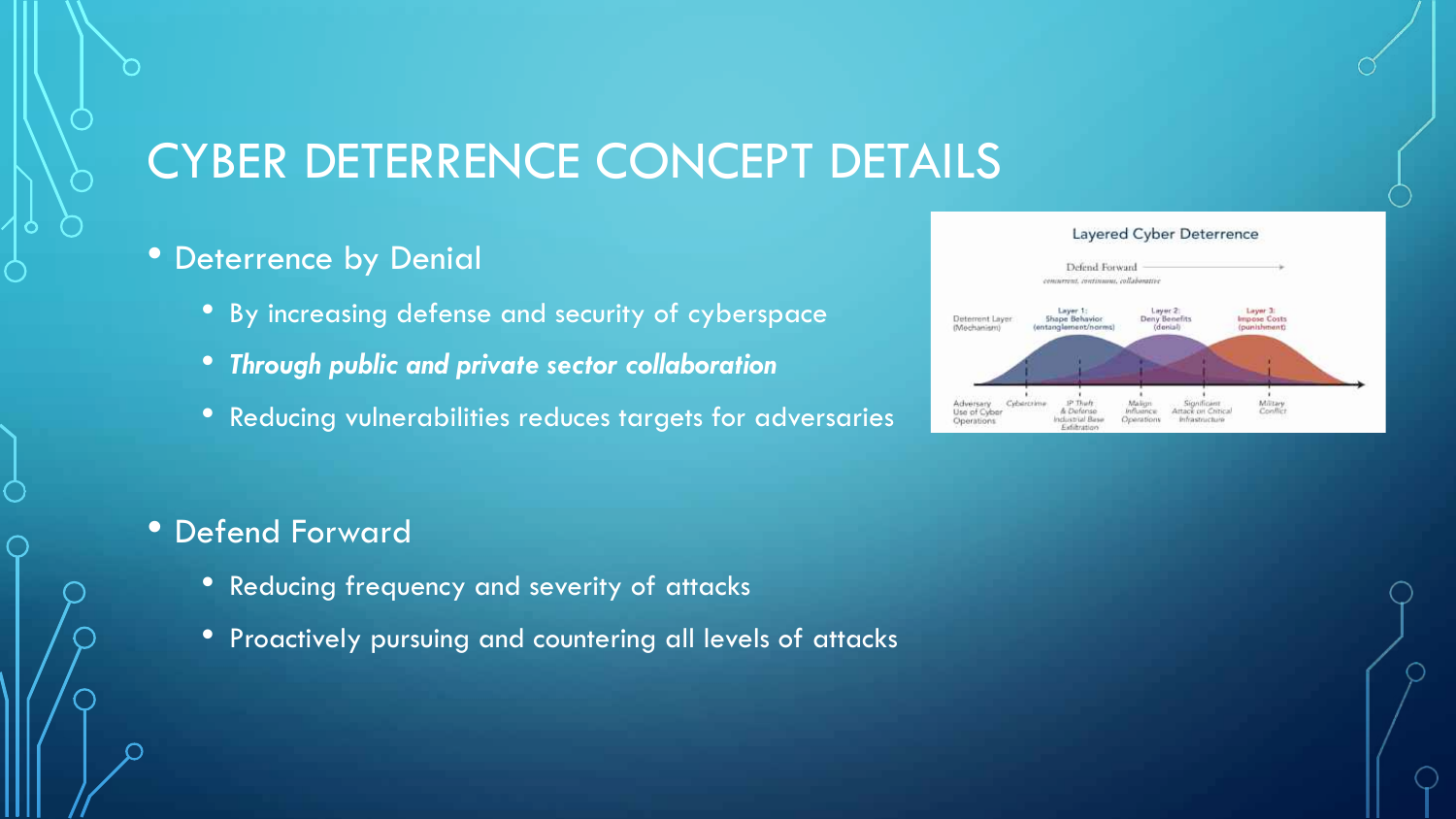# STRATEGY BUILT ON SIX (6) PILLARS



- Reform the US government's structure and organization for cyberspace
- Strengthen norms and non-military tools
- Promote national resilience
- Reshape the cyber ecosystem
- Operationalize cybersecurity collaboration with the private sector
- Preserve and employ the military instrument of power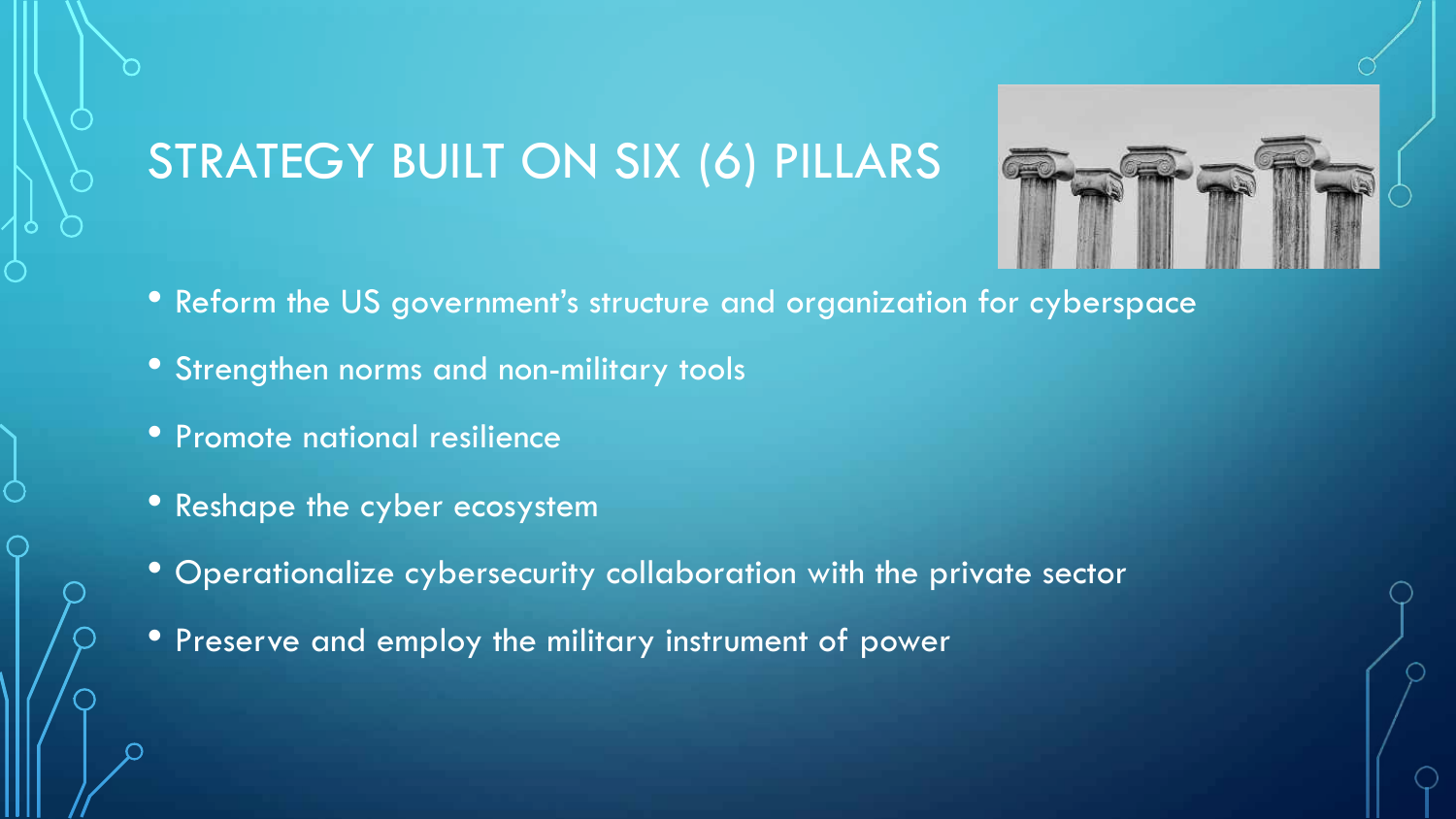# REFORM THE US GOVERNMENT'S STRUCTURE AND ORGANIZATION FOR CYBERSPACE

• *"The recommendations in this pillar are intended to provide the US government with the strategic continuity and unity of effort necessary to support the other pillars and recommendations of this report in achieving layered cyber deterrence and defending US critical infrastructure against cyberattacks of significant consequence."*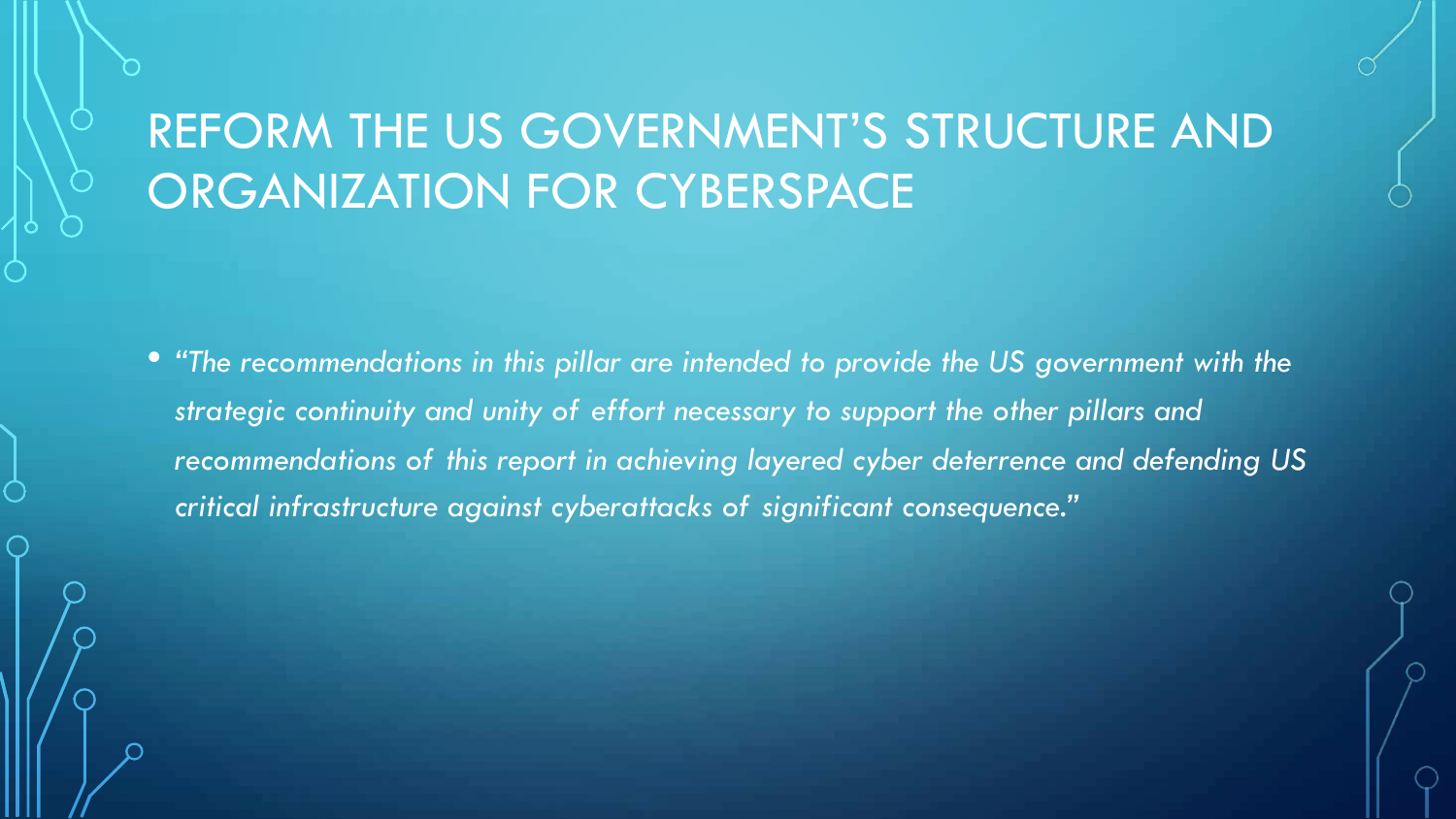# REFORM THE US GOVERNMENT - STRATEGIC **OBJECTIVES**

- 1. Align US government strategy with layered cyber deterrence
	- a. Update the National Cyber Strategy
- 2. Streamline congressional oversight and authority over cybersecurity issues
	- a. Consolidate cybersecurity budget and legislative jurisdiction
- 3. Reform the Executive branch to be more agile and effective in cyberspace a. Establish the position of National Cyber Director as principal advisor to the President
- 4. Recruit, develop, and retain a stronger federal cyber workforce
	- a. Deepen and diversify the pool of candidates for cyber work in the federal government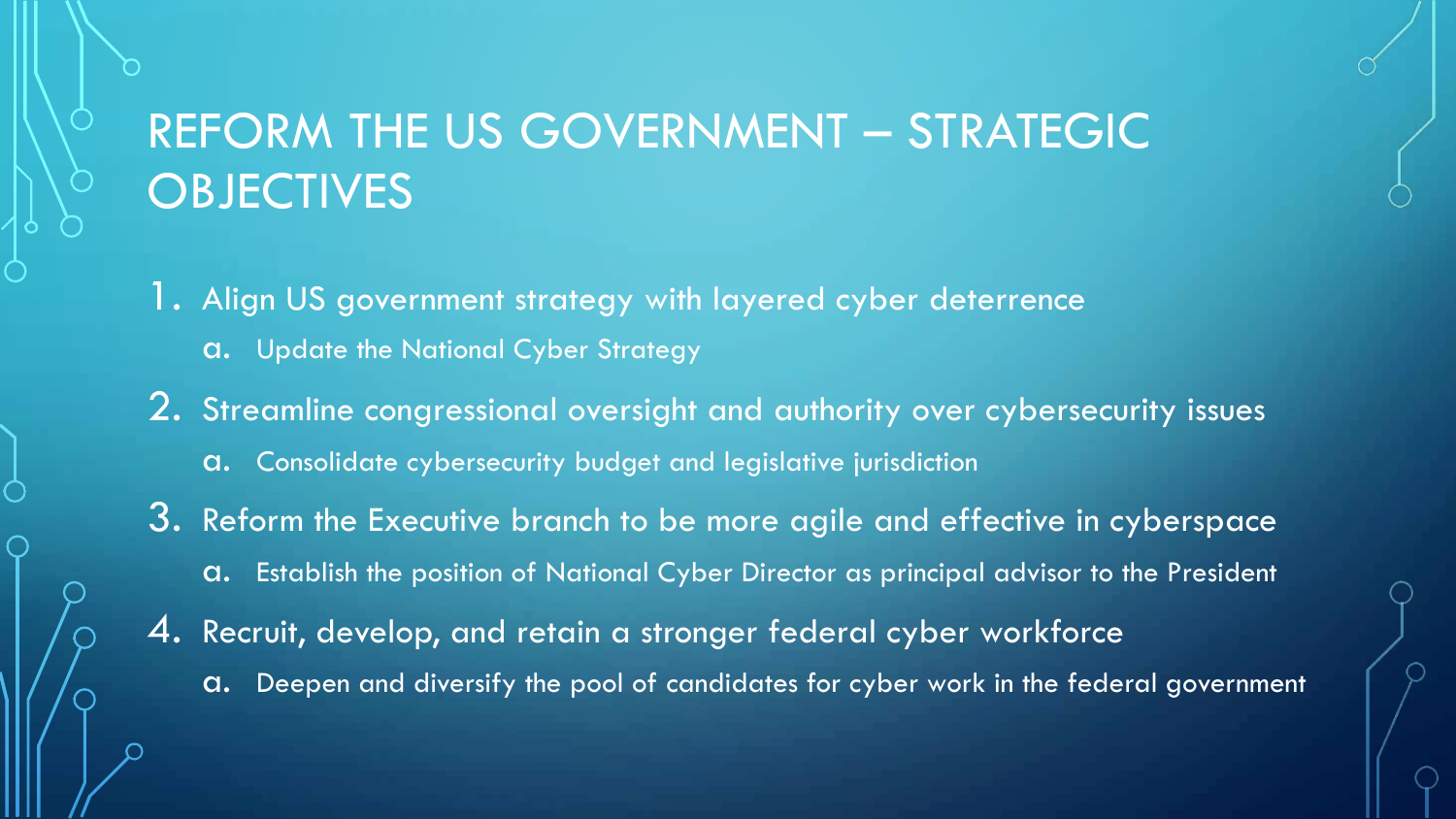### STRENGTHEN NORMS AND NON-MILITARY TOOLS

• *"Norms, which are collective expectations for the proper behavior of actors with a given identity, already exist in cyberspace but can be bolstered by building on the United States' network of international allies and partners and their shared commitment to enforcing those expectations."*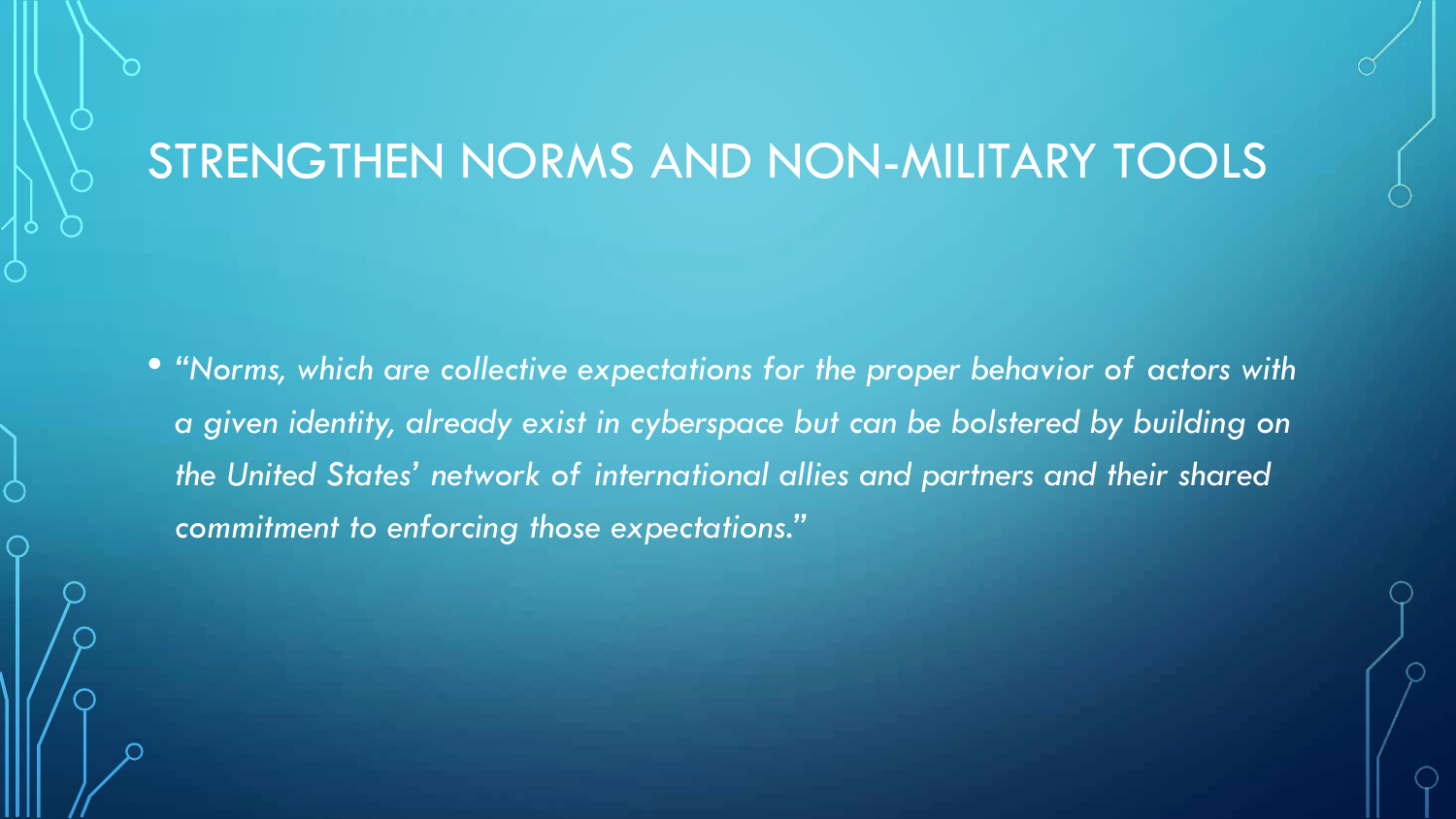### STRENGTHEN NORMS – STRATEGIC OBJECTIVE

- Expand efforts through international engagement to strengthen and reinforce norms in cyberspace
	- a. Create a broad, like-minded community of allies and partners
	- b. Maintain and reinforce norms that underpin a favorable cyber landscape
	- c. Create and resource the Bureau of Cyberspace Security and Emerging Technologies (CSET)
	- d. Improve international tools for law enforcement activities in cyberspace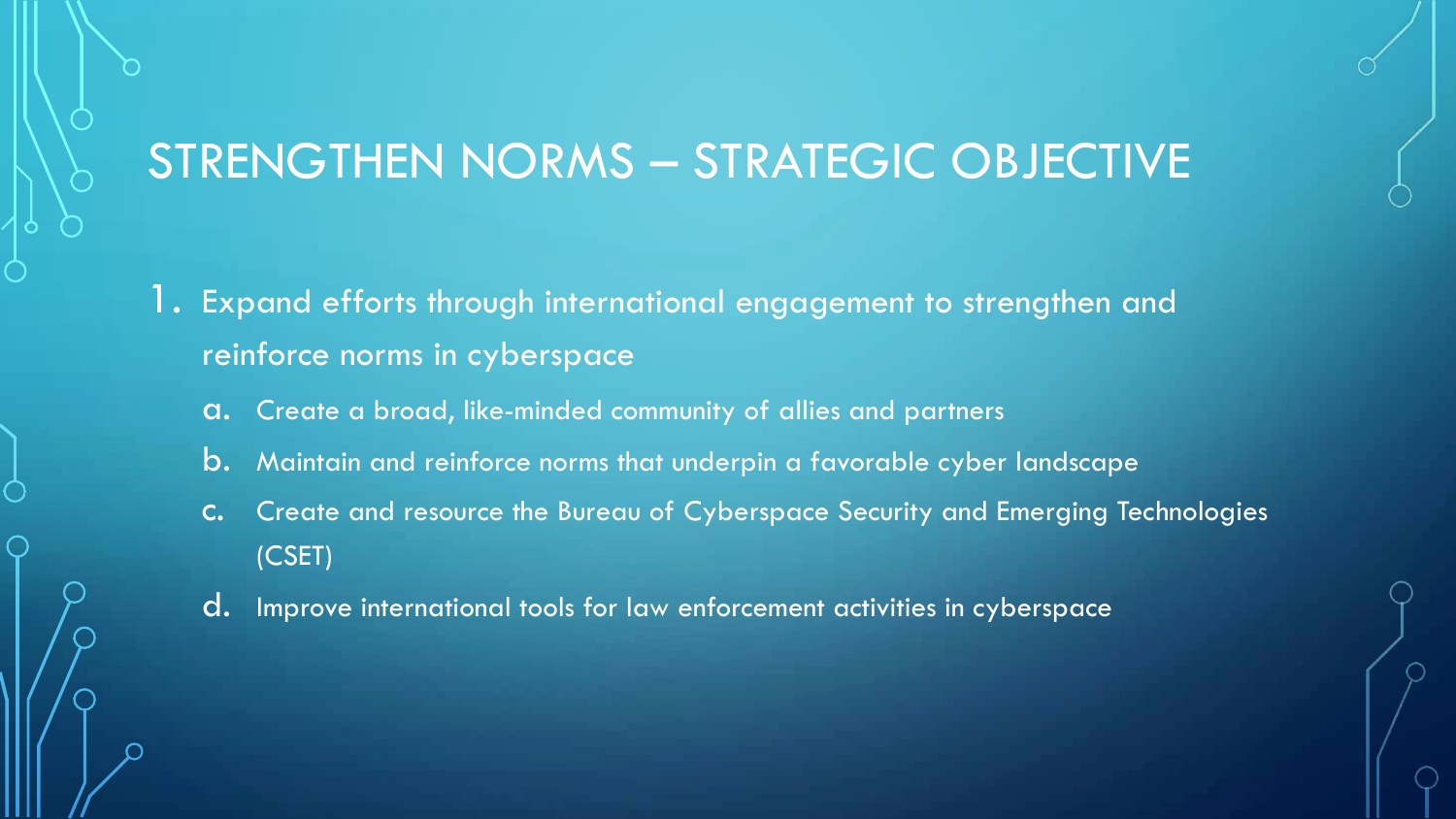### PROMOTE NATIONAL RESILIENCE

• *"Resilience – the capacity to withstand and quickly recover from attacks that could compel, deter, or otherwise shape US behavior – is a foundational element of layered cyber deterrence, ensuring that critical functions and the full extent of US power remain available in peacetime and are preserved in crisis."*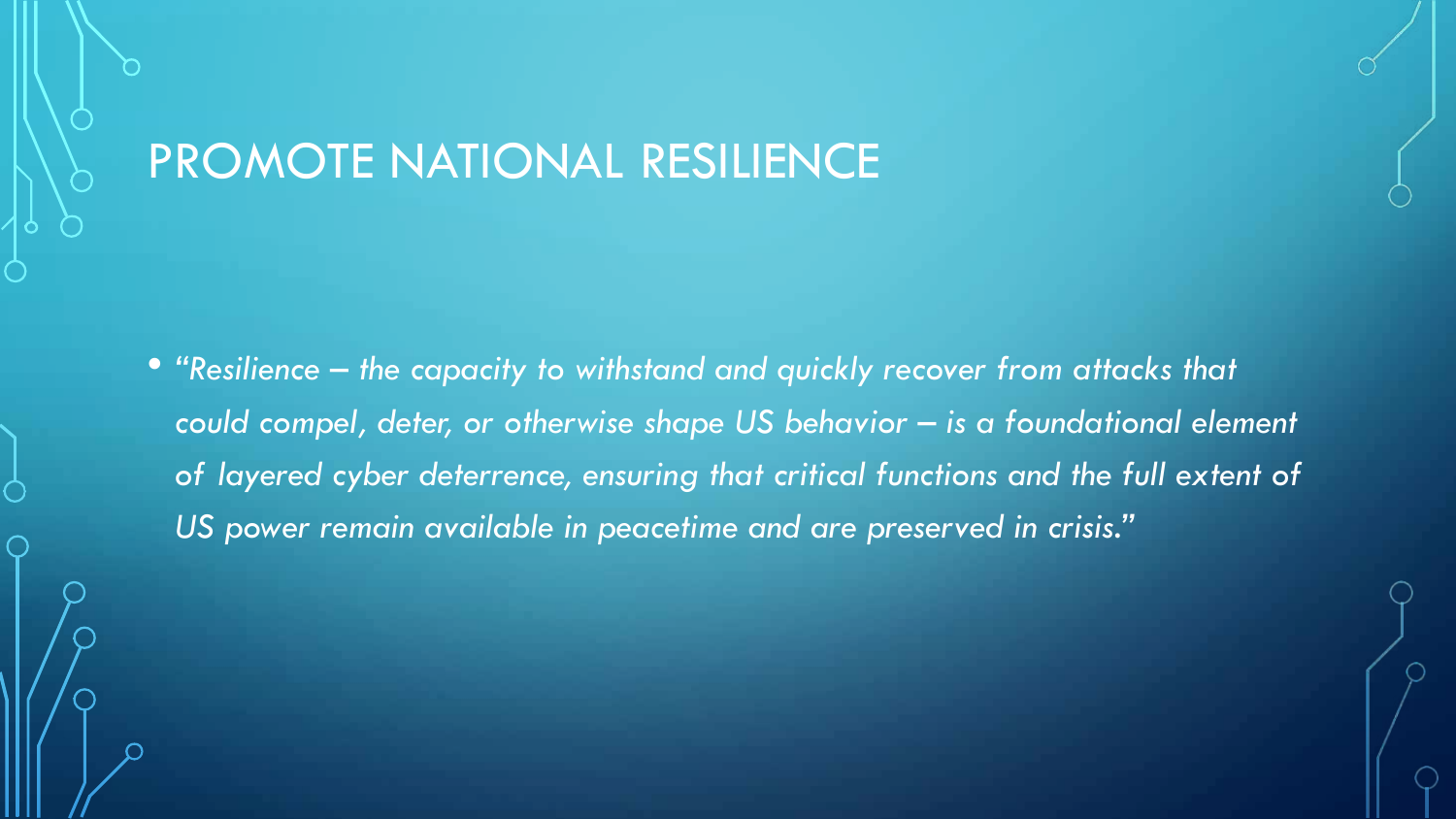# PROMOTE NATIONAL RESILIENCE – STRATEGIC **OBJECTIVES**

1. Understand, assess, and manage national risk

- a. Ensure sufficient resources for Cybersecurity and Infrastructure Security Agency (CISA)
- b. Establish a five-year national risk management cycle
- c. Establish a National Cybersecurity Assistance Fund, directed by CISA
- 2. Ensure national capacity to respond and recover from a significant cyber incident
	- a. Improve cyber incident response, establish a biennial national tabletop exercise (e.g. Cyber Storm)
- 3. Ensure the security of our elections and resilience of our democracy
	- a. Improve structure and modernize campaign regulations to promote cybersecurity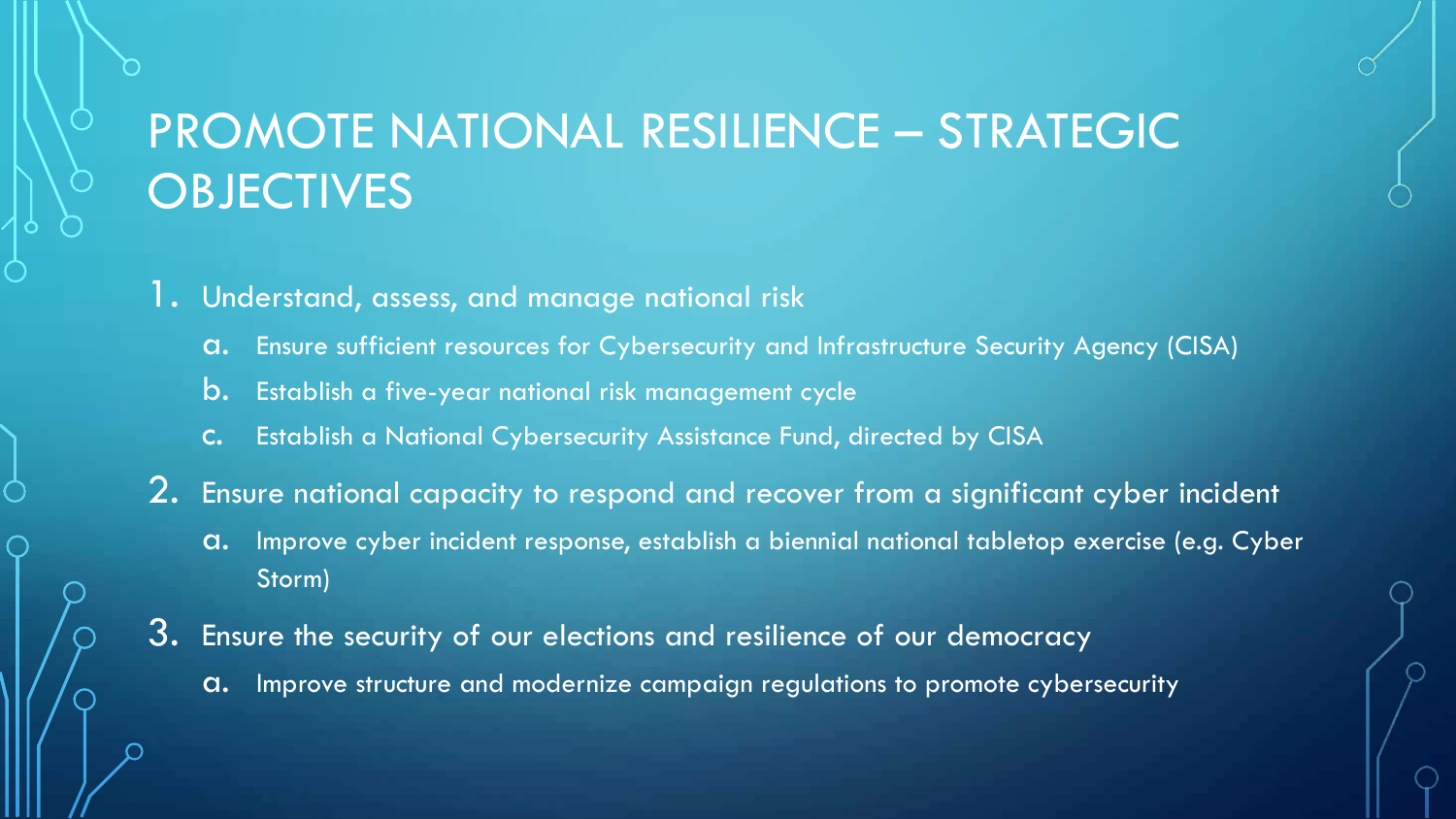### RESHAPE THE CYBER ECOSYSTEM

*Drive down vulnerability by shifting the burden of security to manufacturers*

• *"This pillar attempts to drive down vulnerability across the ecosystem by shifting the burden of security away from end users to owners, developers, and manufacturers who can more efficiently implement security solutions at the appropriate scale."*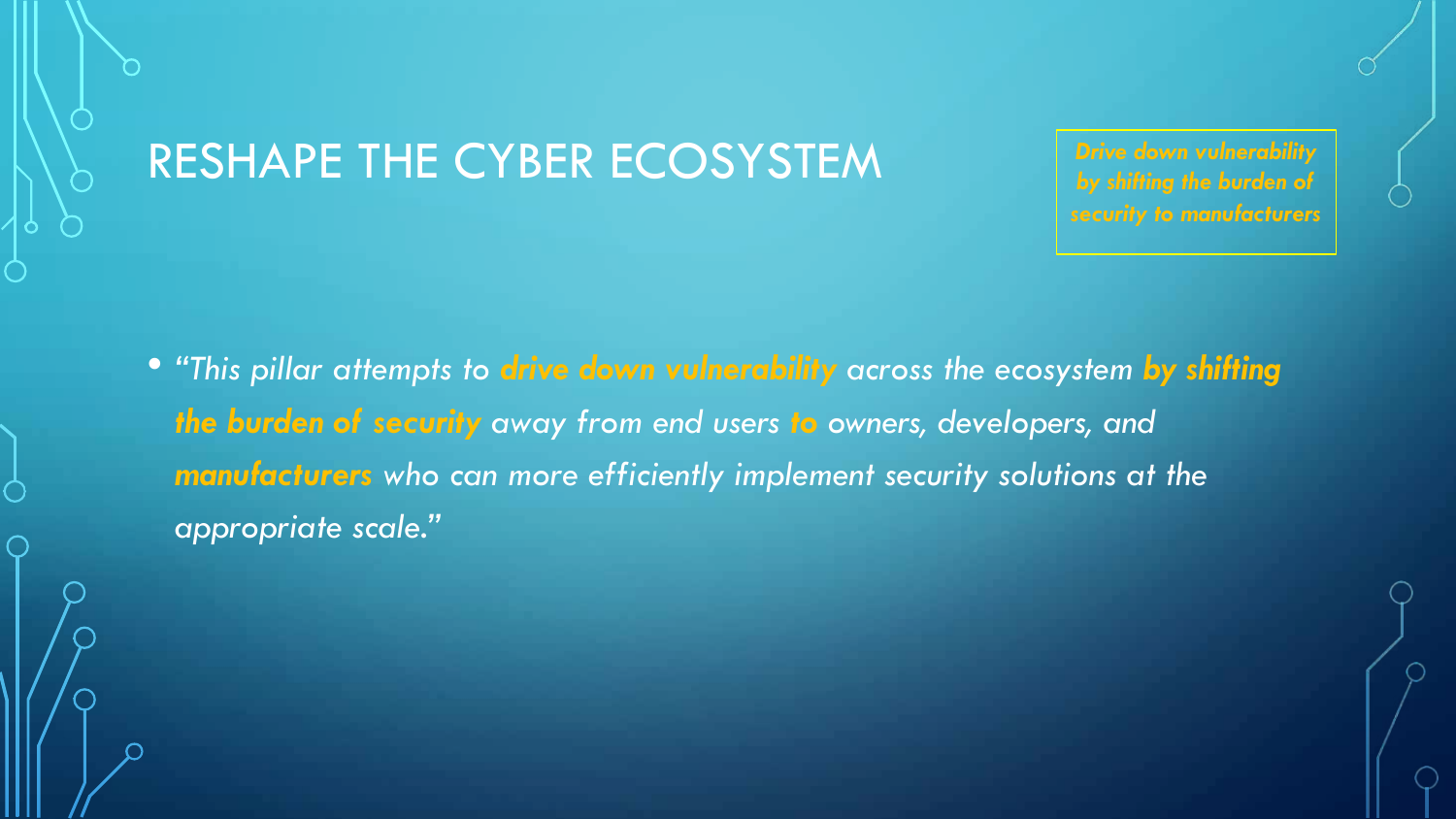# RESHAPE CYBER ECOSYSTEM – STRATEGIC OBJECTIVES

- 1. Incentivize greater security in the markets for technology
	- a. Incentivizing product manufacturers to adopt a "secure to market" strategy
- 2. Incentivize better organizational cybersecurity
	- a. Update cybersecurity regulations in the Federal Acquisition Regulations to help develop and generate cybersecurity industry best practices and standards
	- b. Amend Sarbanes-Oxley Act to include cyber reporting requirements
- 3. Empower information and communications technology enablers to deploy security across the ecosystem
	- a. Incentivize (tax breaks) the uptake of secure cloud services for small and medium-sized businesses
- 4. Reduce critical dependencies on untrusted information and communications technology
	- a. Commit significant funding toward R&D in emerging technologies ( National Cyber Moonshot Initiative)
- 5. Strengthen national systemic data security
	- a. National law to establish requirements for collection, retention and sharing of user data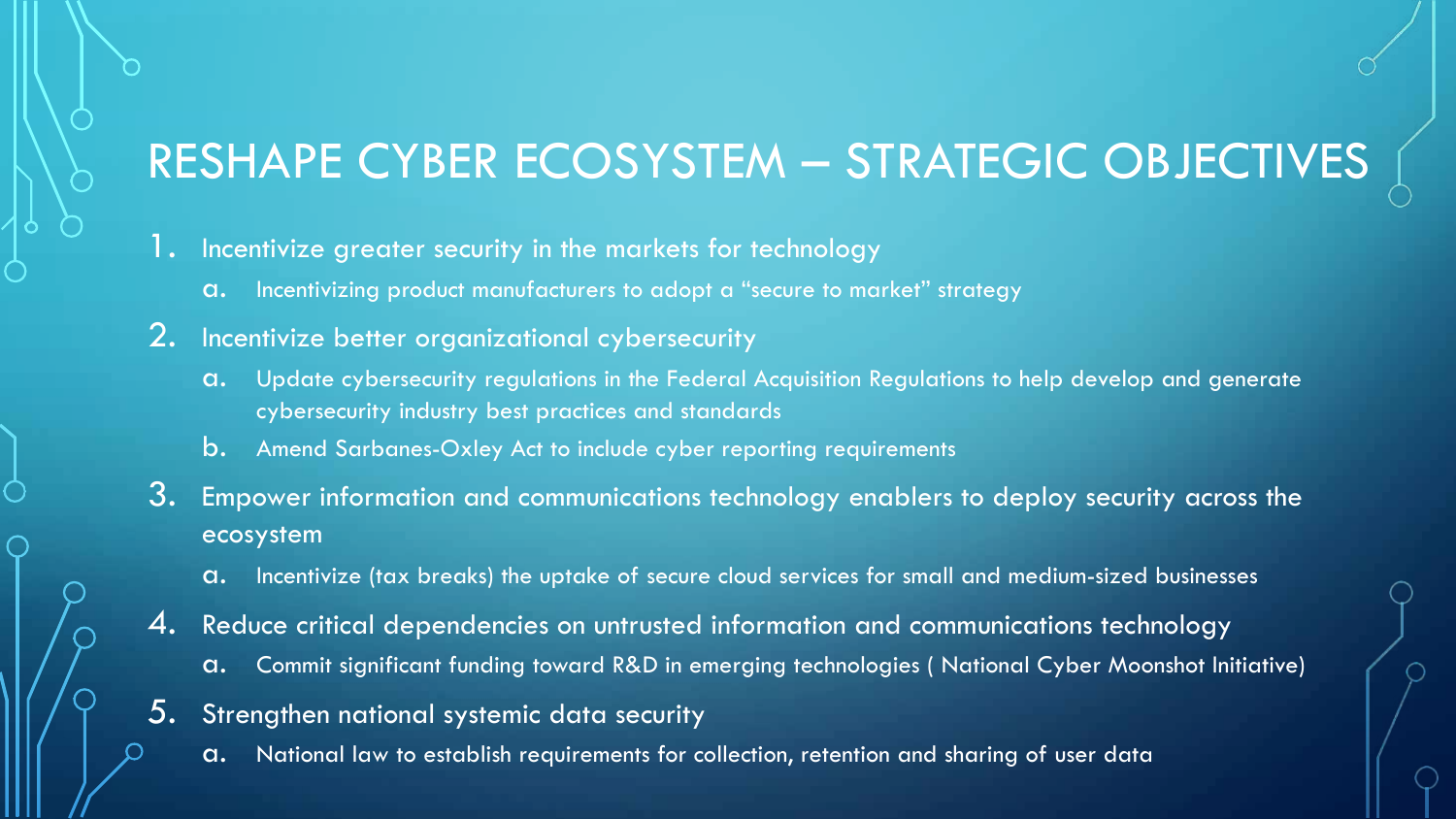### INCENTIVIZING A "SECURE TO MARKET" STRATEGY

#### **Key Recommendation 4.1**

**Congress should establish and fund a National Cybersecurity Certification and Labeling Authority empowered to establish and manage a program for voluntary security certifications and** *labeling of information and communications technology products*

*"Without accessible and transparent mechanisms, such as certifications (e.g. Energy Star, Underwriters Laboratory, or Certified Organic products) and labels (e.g. nutrition labels), to compare security between products, critical infrastructure owners and operators cannot easily price security into their purchasing decisions."*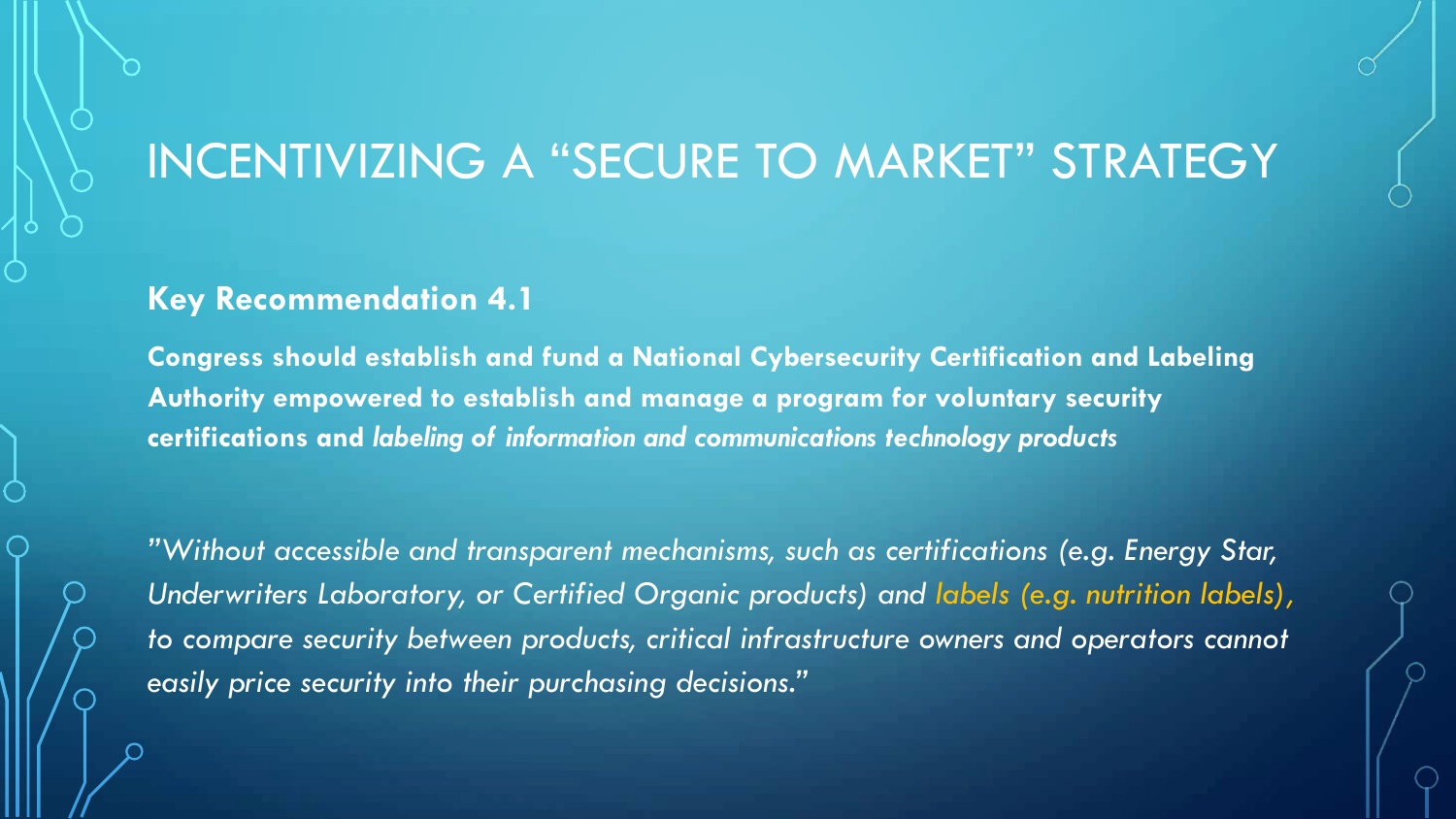# *NATIONAL CYBERSECURITY CERTIFICATION AND LABELING AUTHORITY*

- 1. Product certification and attestation
	- a. Publicly certify products that vendors have attested meet and comply with cybersecurity standards

#### 2. Accredited certifying agents

- a. Define criteria and process for accrediting non-governmental organizations as certifying agents
- b. Medical device certifying agent?
- 3. Comparative security scoring
	- a. Coordinate with NIST to refine security scoring metrics
- 4. Partnership on product labeling
	- a. Develop a labeling regime to provide transparent information on the characteristics and constituent components of a software or hardware product
	- b. Specifically include those components that contribute to the security of a product
	- c. Establish a mechanism to educate end users about the component characteristics
	- d. Provide component security information as product labeling and public posting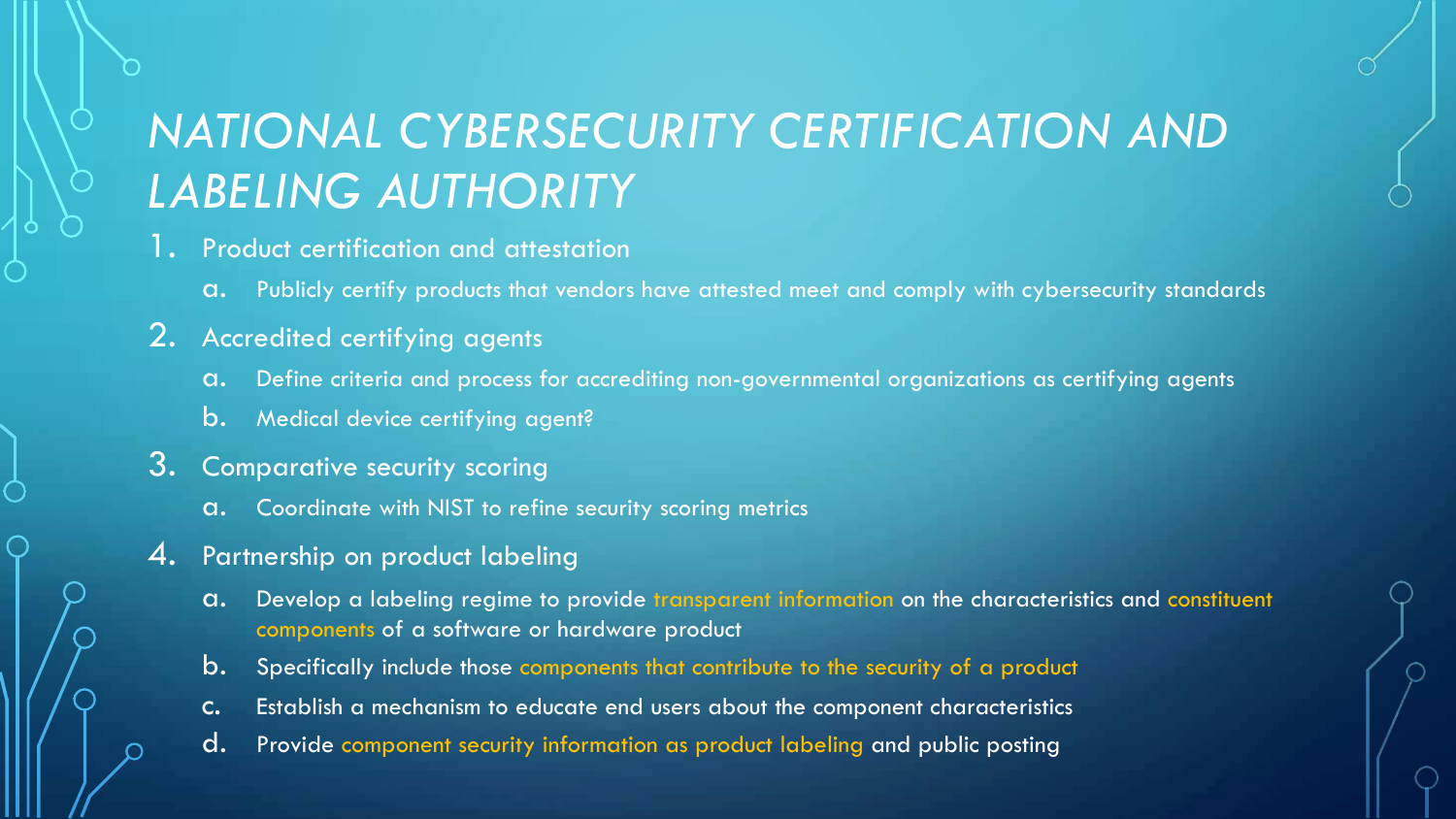# *PROVIDING TRANSPARENT COMPONENT SECURITY INFORMATION*

#### § Software Bill of Materials (SBOM)

**■ Inventory of all software components running in a product** 

- Ingredients: Aqua, Ammonium Lauryl Sulfate, Dec imethicone (and) Amodimethicone (and) andi Polyguaternium-10 (and) Laureth-4, Glycol
- Generated and maintained by the final goods assembler (product manufacturer)
- Gaining traction and attention as a product security best practice
	- *FDA –* medical device SBOM
	- **ANSI/NEMA -** MDS<sup>2</sup> (Manufacturer Disclosure Statement for Medical Device Security)
	- **NTIA –** standardization of the SBOM format across multiple industries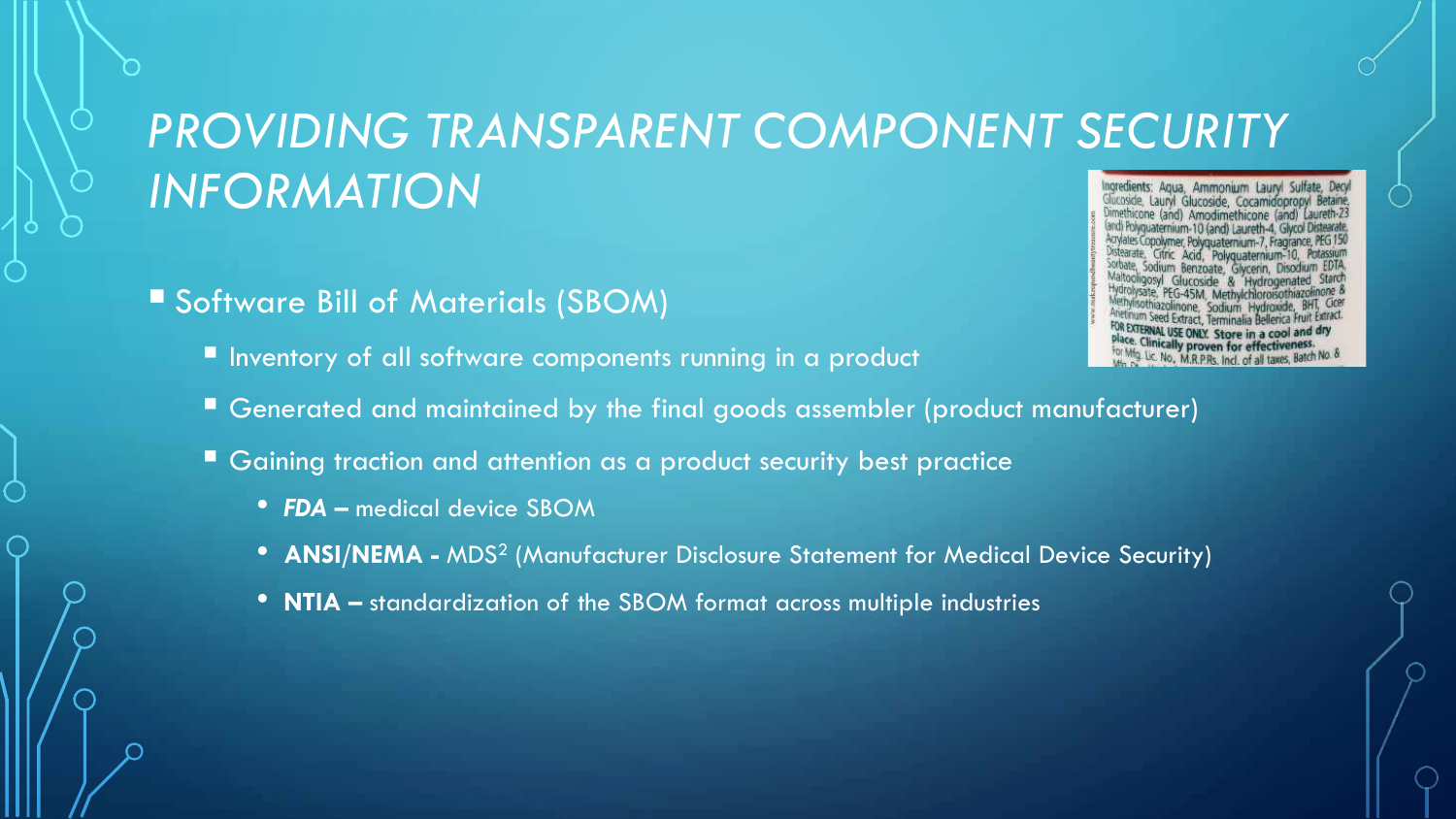### INCENTIVIZING A "SECURE TO MARKET" STRATEGY

#### **Key Recommendation 4.2**

**Congress should pass a law establishing that final goods assemblers of software, hardware, and firmware are liable for damages from incidents that exploit known and unpatched vulnerabilities.**

*"Congress should direct the Federal Trade Commission to establish a regulation mandating transparency from final goods assemblers."*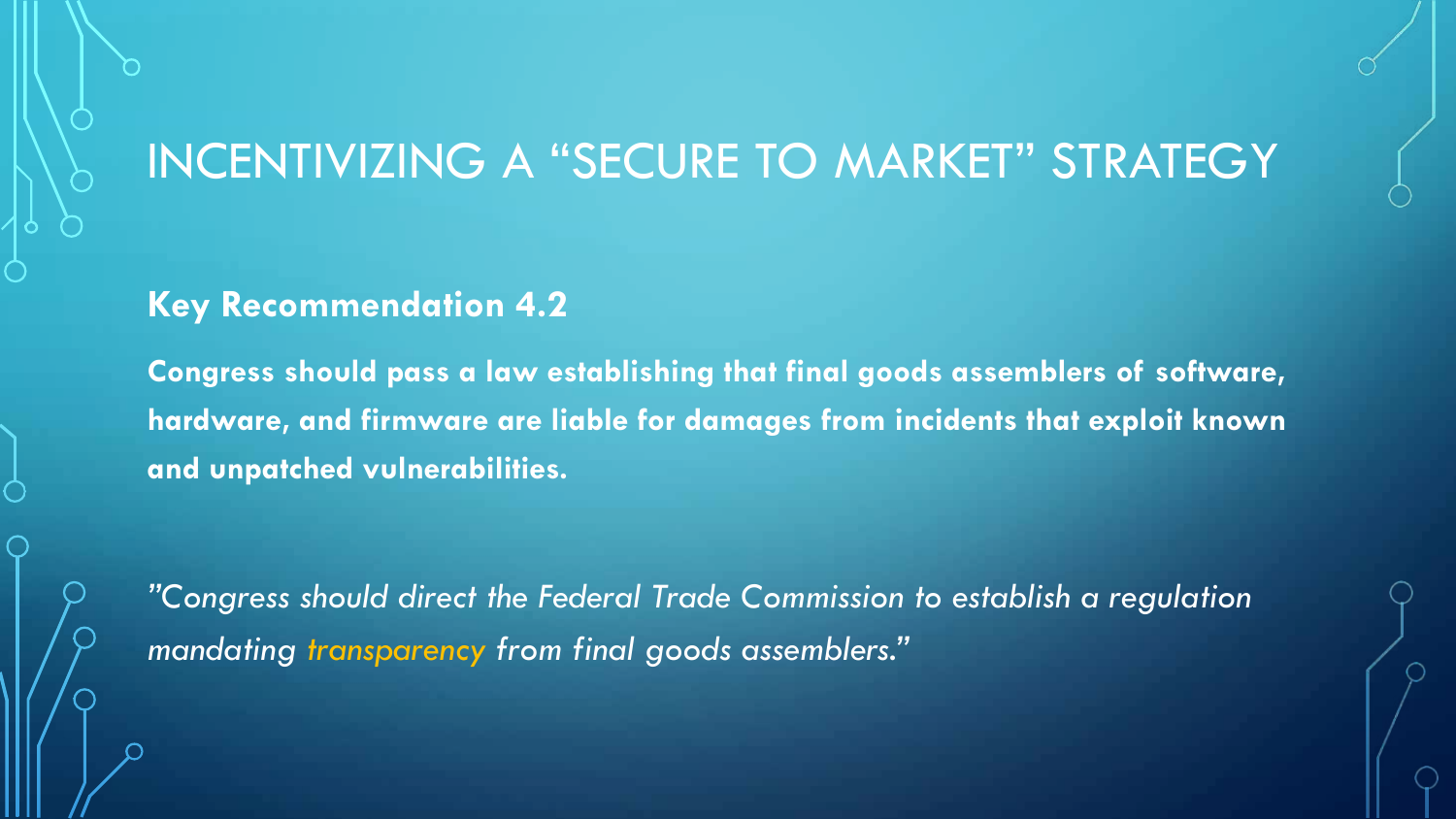# TRANSPARENCY OF MEDICAL DEVICES

Device Software Bill of Materials (SBOM) Sample

| <b>Device Name</b>        | Model                                                         | Version<br>Version $1.2.3.4$                    | <b>Operating System</b> |                   |     |
|---------------------------|---------------------------------------------------------------|-------------------------------------------------|-------------------------|-------------------|-----|
| Sample device             | Sample Premier Model                                          |                                                 |                         | MS Windows 10 Pro |     |
| <b>Device Description</b> |                                                               |                                                 |                         |                   |     |
| Software                  | Name                                                          |                                                 | Version                 | Component         | CPE |
| <b>Blender Foundation</b> | Blender                                                       |                                                 | 2.79.2                  | Discovered        |     |
| Dolby Laboratories, Inc.  | Dolby Audio X2 Windows API SDK                                |                                                 | 0.8.0.74                | <b>Discovered</b> |     |
| Notepad++ Team            | Notepad $++$ (64-bit $x64$ )                                  |                                                 | 7.7                     | Discovered        |     |
| Microsoft Corporation     | Microsoft Visual J# 2.0 Redistributable Package - SE (x64)    |                                                 | 2.0.50728               | Discovered        |     |
| Microsoft Corporation     | Microsoft Visual C++ 2015 x64 Minimum Runtime -<br>14.0.24212 |                                                 | 14.0.24212              | Discovered        |     |
| Microsoft Corporation     | 12000000                                                      | Microsoft Visual C++ 2013 x64 Minimum Runtime - | 12.0.40660              | Discovered        |     |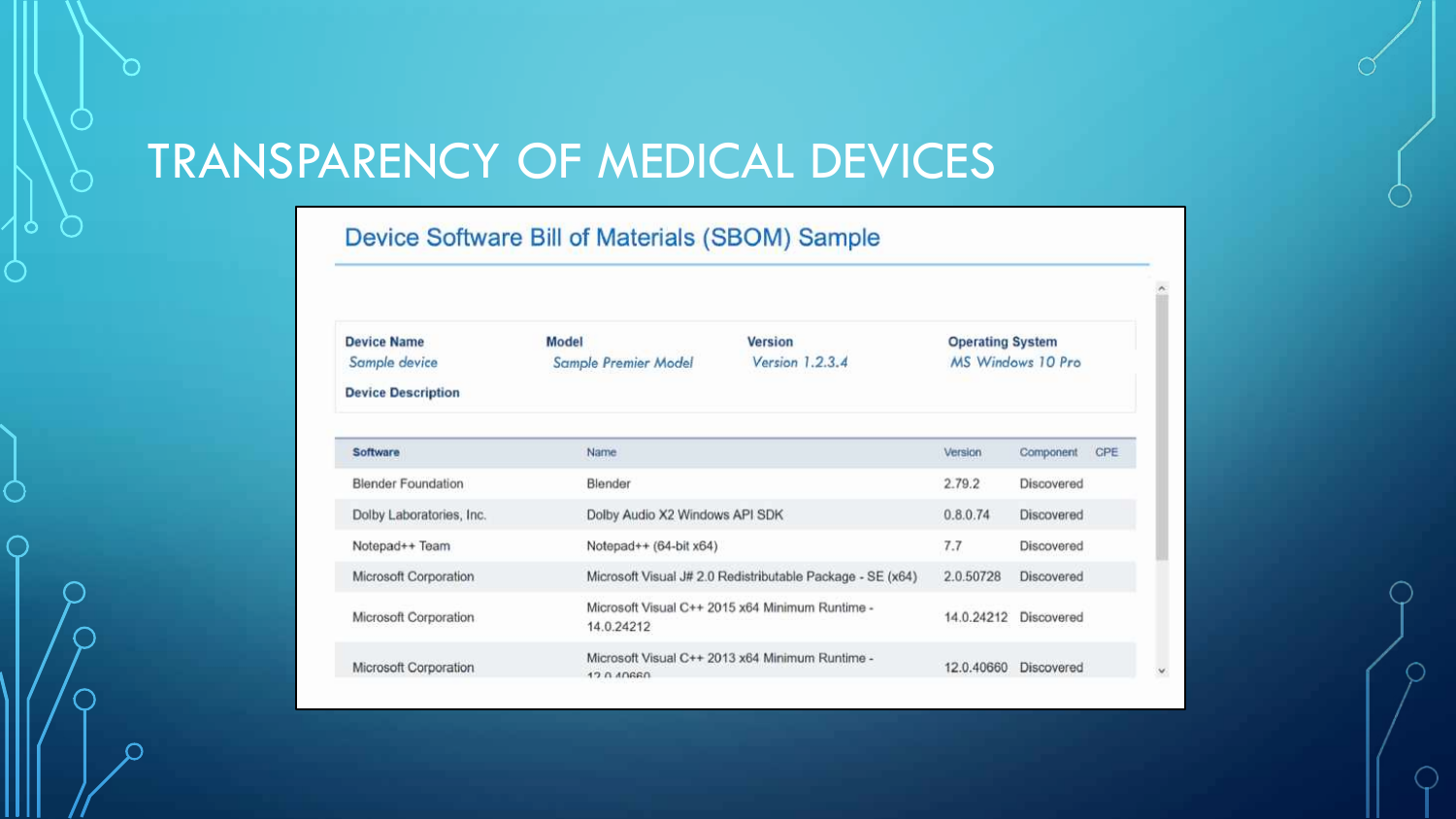### *ENABLING RECOMMENDATIONS*

- 1. Create or designate (up to 3) critical technology security centers
	- a. Evaluating and testing security of devices and technology critical to national infrastructure
- 2. Expand and support National Institute of Standards and Technology (NIST) security work
	- a. Routinely update cybersecurity frameworks, including the NIST Cybersecurity Framework
	- b. Develop and harmonize standards for secure technology development
	- c. Develop and harmonize standards for vulnerability and patch management
	- d. Provide lasting support for the National Vulnerability Database (NVD), Common Vulnerability Exposures (CVE) program, and the Cybersecurity and Infrastructure Security Agency's (CISA) vulnerability disclosure work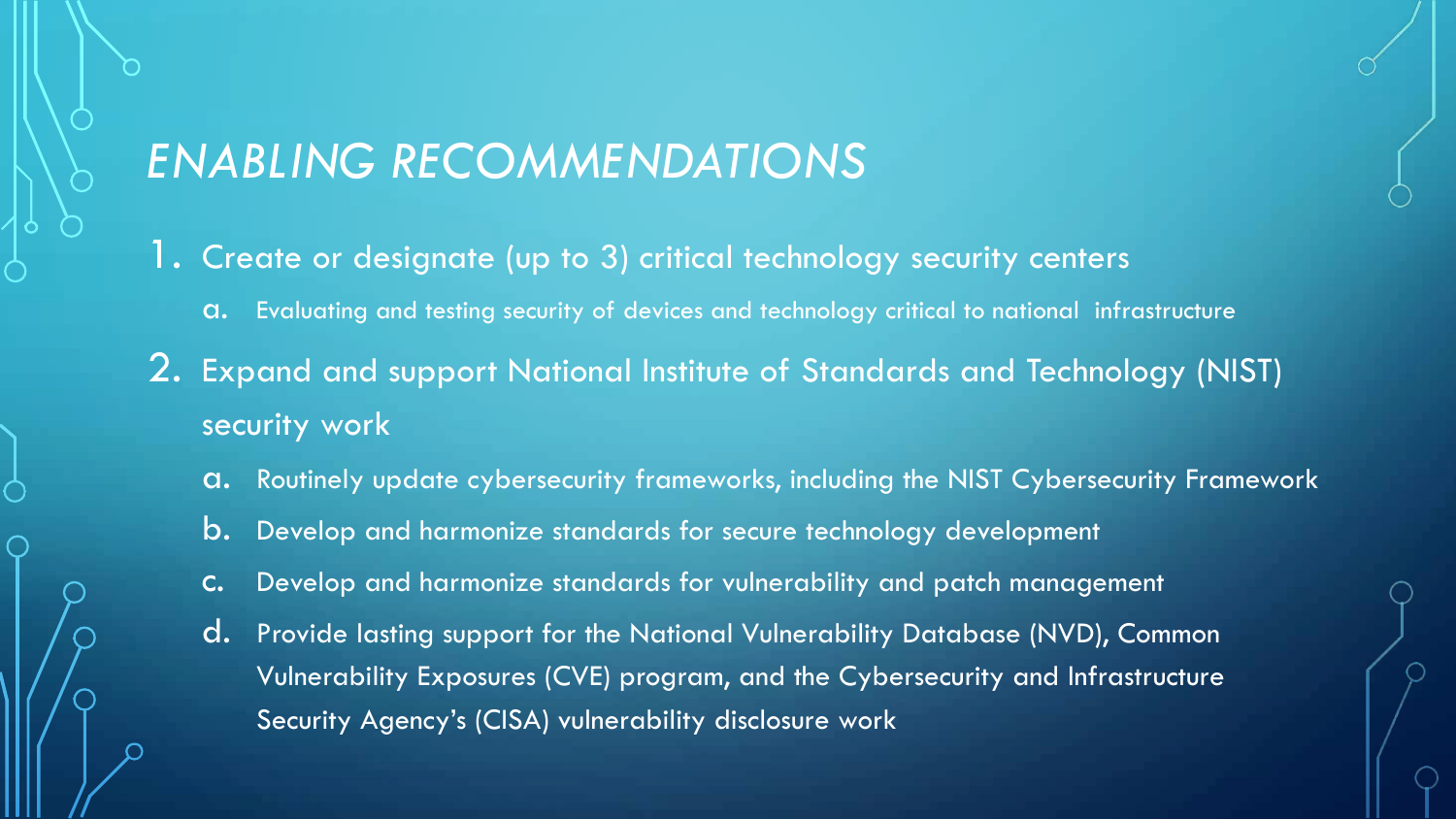### *ENABLING RECOMMENDATIONS*

- 1. Incentivize timely patch implementation
	- a. Vulnerability discovery, disclosure, and patch development do little when patches go unimplemented
	- b. Usually due to challenge of implementing patch within the user's environment
	- c. Scheduling downtime causes issues and loss of productivity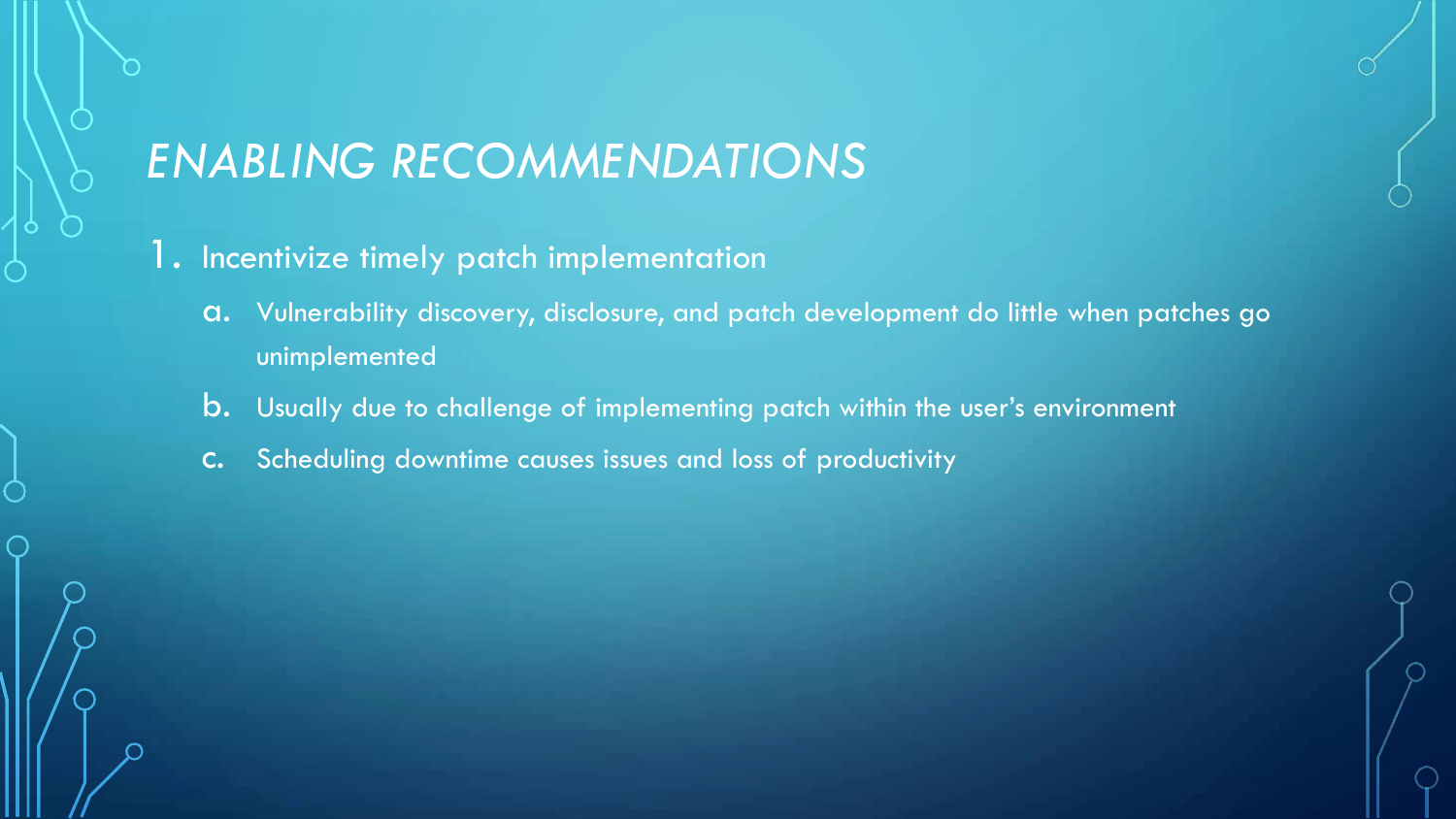### *LEGISLATIVE PROPOSAL 4.2 ESTABLISH LIABILITY FOR FINAL GOODS ASSEMBLERS*

#### • **Final Goods Assembler**

- Entity most responsible for placement of product into stream of commerce
- **Private Right of Action – Damages Up to 15% of Annual Revenue**
	- End users may bring action against final goods assemblers not meeting *standard of care*

#### • **Standard of Care**

- Makes security patches available within *90 days of a vulnerability2*
	- *Being disclosed through the National Vulnerability Databased (NVD) and including, but not being limited to, being assigned a*

*Common Vulnerabilities and Exposures number*

 $<sup>2</sup>$  No distinction of criticality or risk of vulnerability, whereas FDA categorizes Controlled and Uncontrolled Risk in their Postmarket Guidance</sup>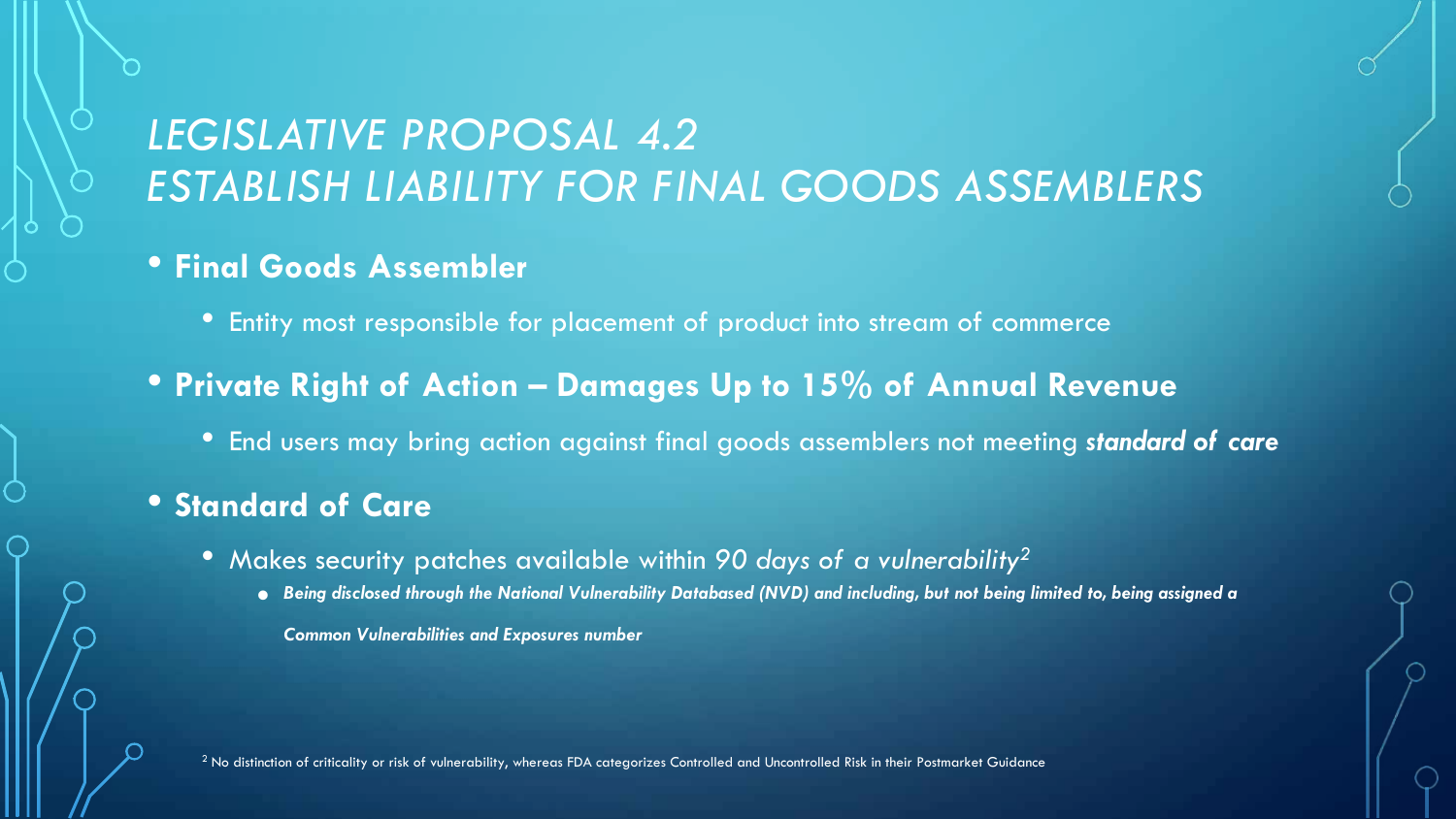# OPERATIONALIZE CYBERSECURITY COLLABORATION WITH THE PRIVATE SECTOR

• *"This pillar attempts to operationalize cybersecurity collaboration with the private sector by organizing and focusing US government efforts on areas where they can have an outsized impact."*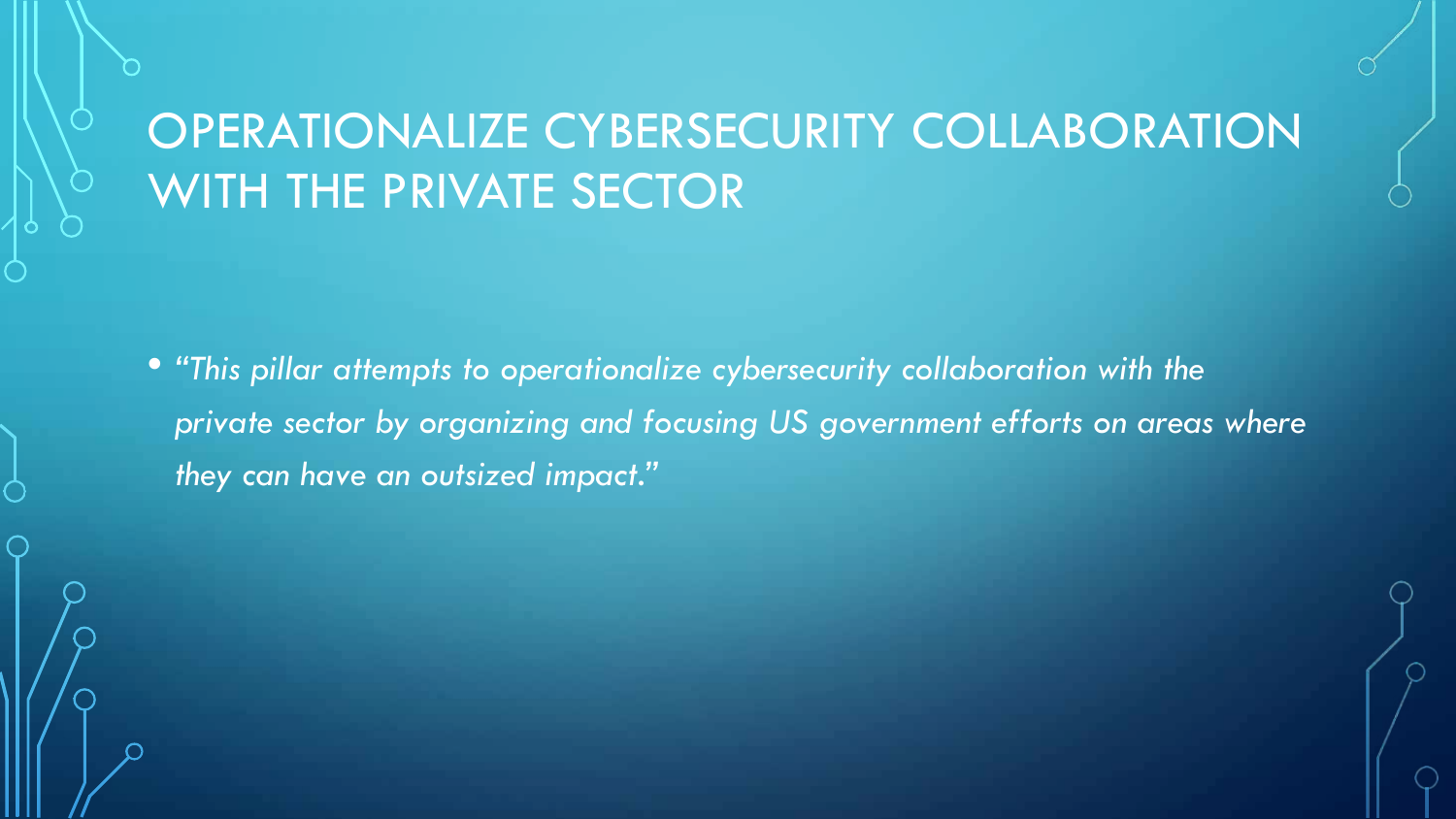### OPERATIONALIZE – STRATEGIC OBJECTIVES

#### 1. Improve government support to private sector operations

- a. US government and private sector have incentive to protect critical systems and assets
- b. Congress should codify into law the concept of "systemically important critical infrastructure"
- c. Entities responsible for systemically critical systems and assets are granted special assistance from the U.S. government
- d. Entities shoulder additional security and information sharing requirements befitting their unique status (Healthcare)
- 2. Improve combined situational awareness of cyber threats
	- a. Pass a national cyber incident reporting law
- 3. Integrate public and private sector defense efforts for better coordinated incident response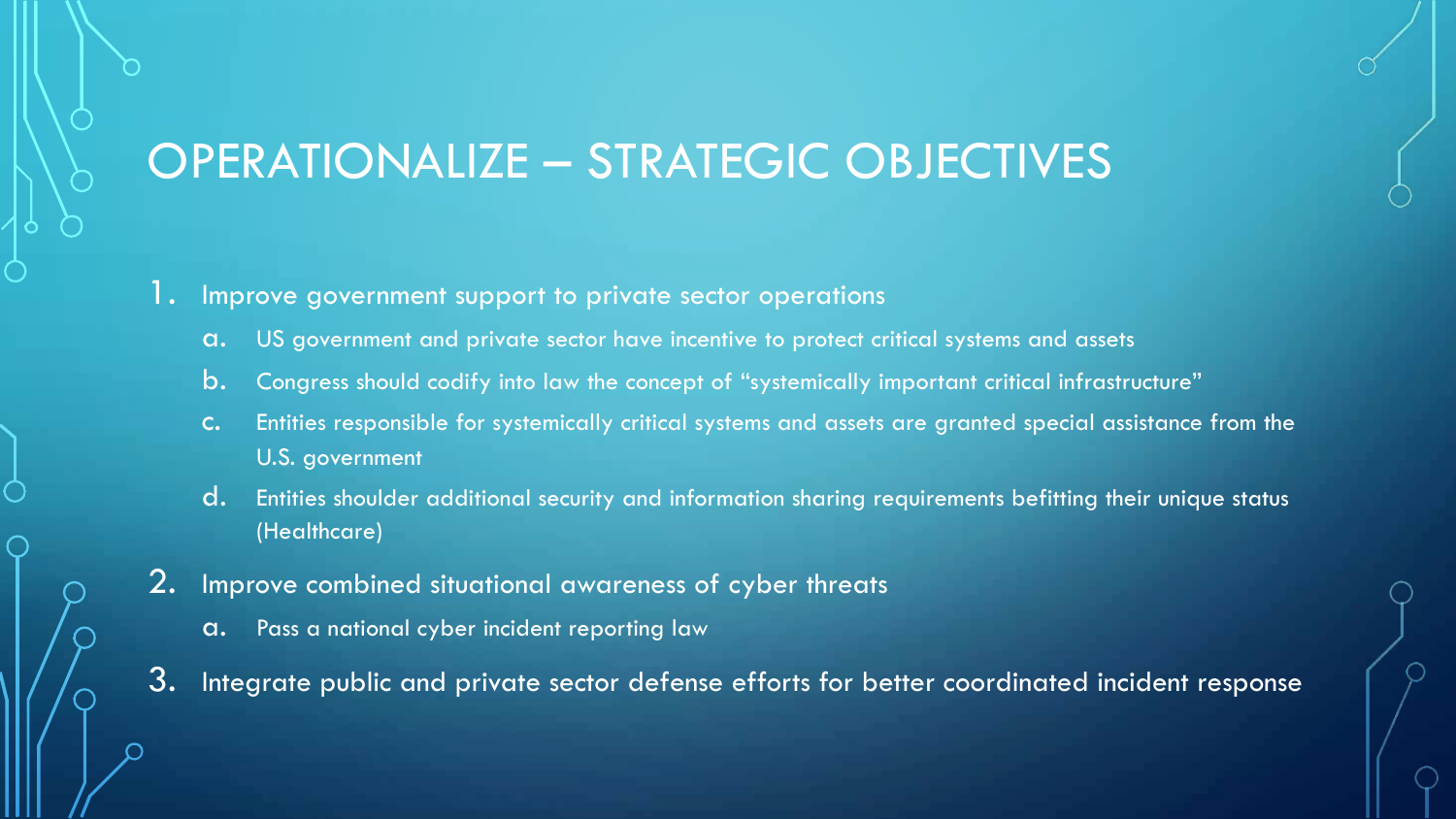# PRESERVE AND EMPLOY THE MILITARY INSTRUMENT OF POWER

• *"This pillar comprises implementing defend forward in day-to-day competition to counter adversary cyber campaigns and impose costs, as well as being prepared to prevail in crisis and conflict."*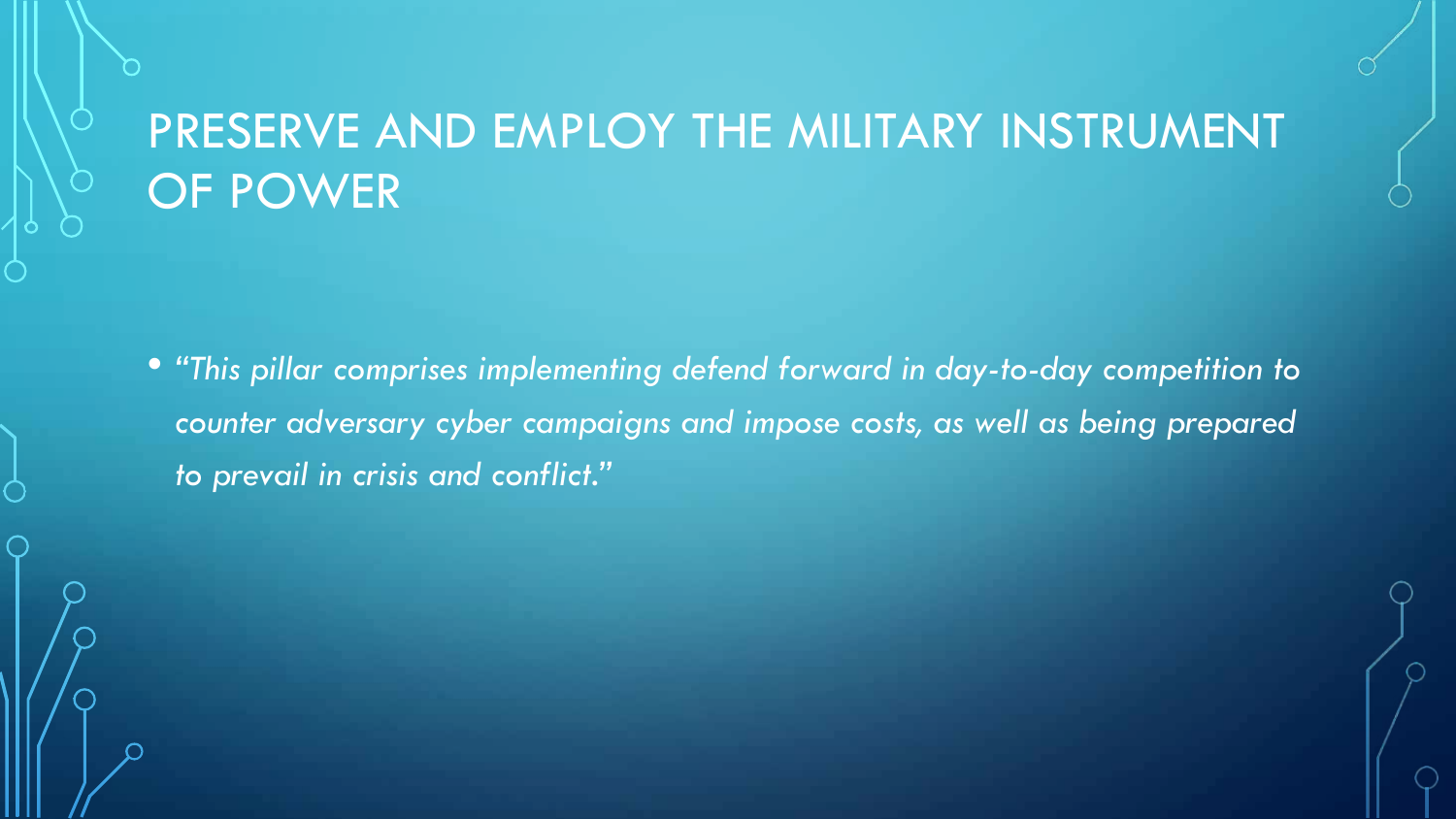# PRESERVE MILITARY POWER – STRATEGIC **OBJECTIVES**

1. Grow the capacity of the Cyber Mission Force (CMF) to meet the scope of the threat and growing mission requirements

a. Congress should direct the Department of Defense to conduct a force structure assessment of the Cyber Mission Force (CMF)

2. Ensure the security and resilience of critical conventional and nuclear weapons systems and functions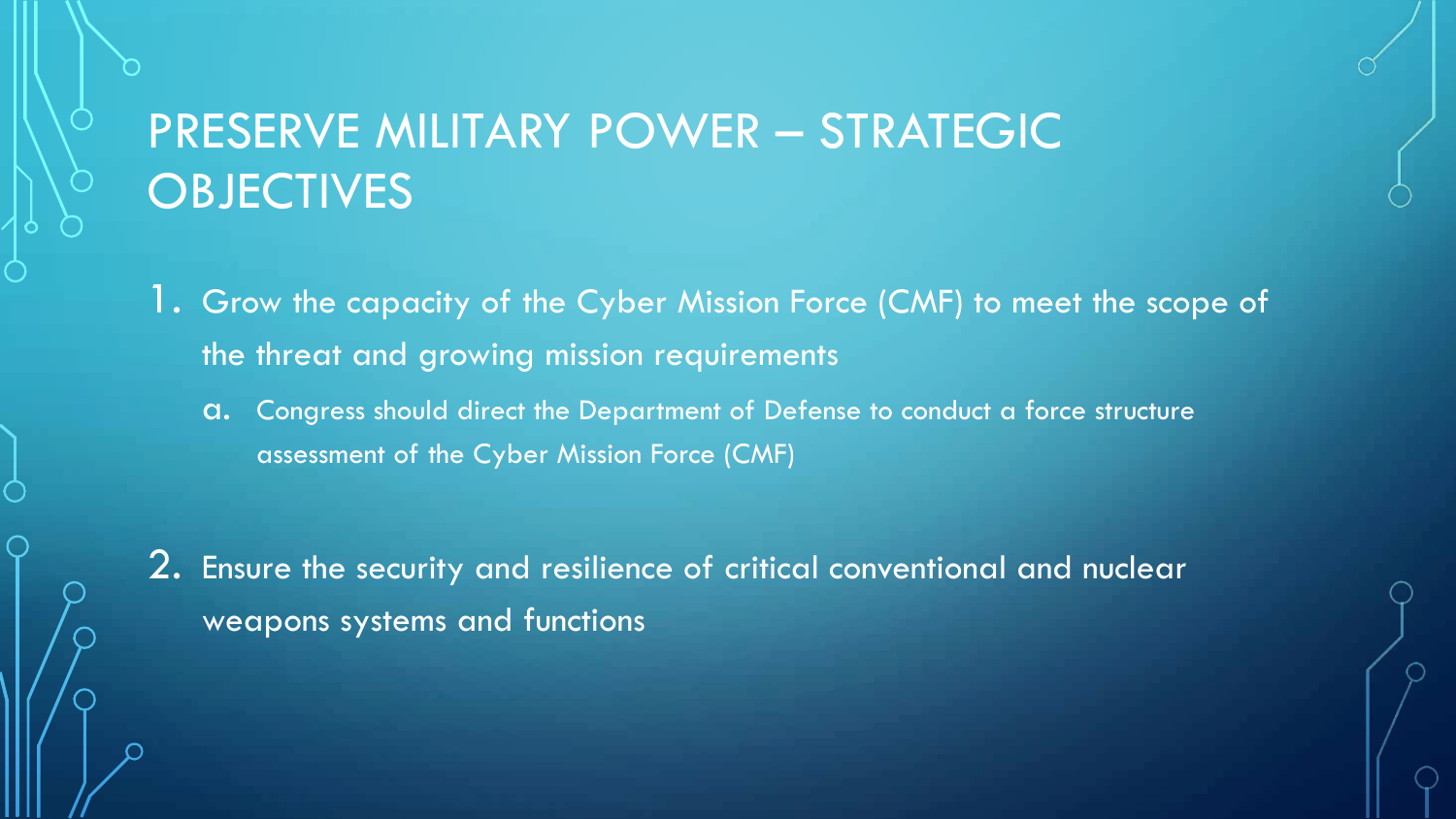### SUMMARY OF REPORT KEY POINTS

- Cybersecurity posture across US industries is weak and not sustainable
- US government currently not structured to handle cybersecurity recommend new/revised roles and responsibilities
- Recommend several public-private joint initiatives
- Some current initiatives are working, just need to provide additional funding and continued support
- Propose shifting the burden of security away from end users to manufacturers
- Incentivizing (punishing) manufacturers for compliance (non-compliance)
- Information technology products should include component security information (transparency)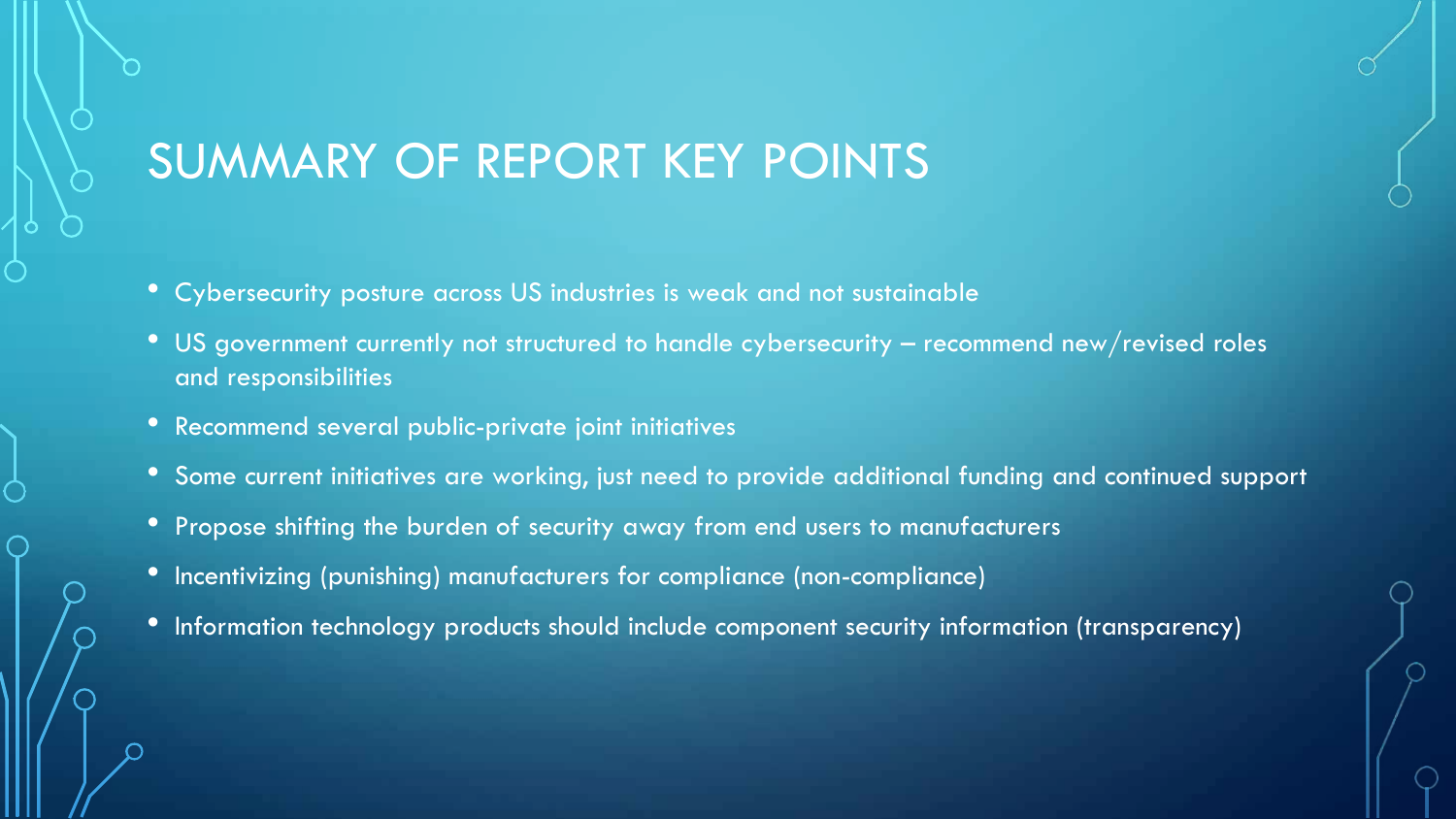# TAKEAWAYS FOR MEDICAL DEVICE MANUFACTURERS

- Be Responsive
	- Adhere to communication and patch mandates
	- 15% of annual revenue could be substantial
- Be flexible with security vulnerability scoring system
	- Common Vulnerability Scoring System (CVSS) updates?
	- Clearly identify scoring impact in policies/procedures and be prepared to modify
- Be ready to provide SBOM (Software Bill of Materials) with products
	- Develop and implement SBOM processes
		- Generate and maintain SBOMs for each unique product version
		- Monitor SBOM component vulnerabilities
		- Share SBOMs with authorized end users

*Drive down vulnerabili by shifting the burden of security to manufacturers*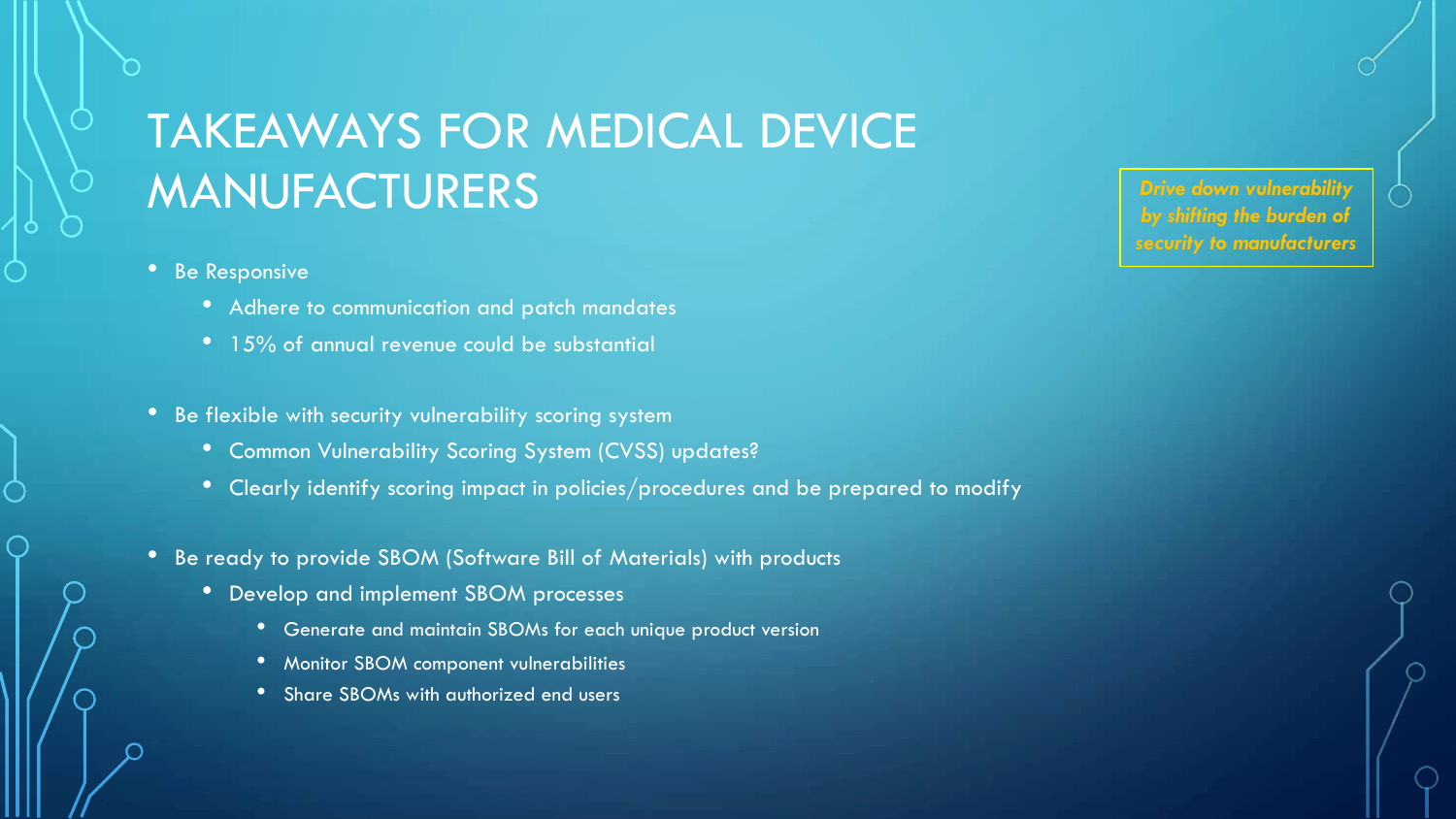### RESOURCES

- [Content of Premarket Submissions for Management of Cybersecurity in Medical Devices, FDA, October 2018 https://www.fda.gov/regulatory](https://www.fda.gov/regulatory-information/search-fda-guidance-documents/content-premarket-submissions-management-cybersecurity-medical-devices)information/search-fda-guidance-documents/content-premarket-submissions-management-cybersecurity-medical-devices
- [Postmarket Management of Cybersecurity in Medical Devices, FDA, December 2016 https://www.fda.gov/regulatory-information/search-fda](https://www.fda.gov/regulatory-information/search-fda-guidance-documents/postmarket-management-cybersecurity-medical-devices)guidance-documents/postmarket-management-cybersecurity-medical-devices
- NTIA SBOM <https://www.ntia.doc.gov/SoftwareTransparency>
- NEMA MDS<sup>2</sup> <https://www.nema.org/Standards/view/Manufacturer-Disclosure-Statement-for-Medical-Device-Security>
- Cyberspace Solarium Commission [https://www.solarium.gov](https://www.solarium.gov/)
- Vigilant Ops [www.vigilant-ops.com](http://www.vigilant-ops.com/)